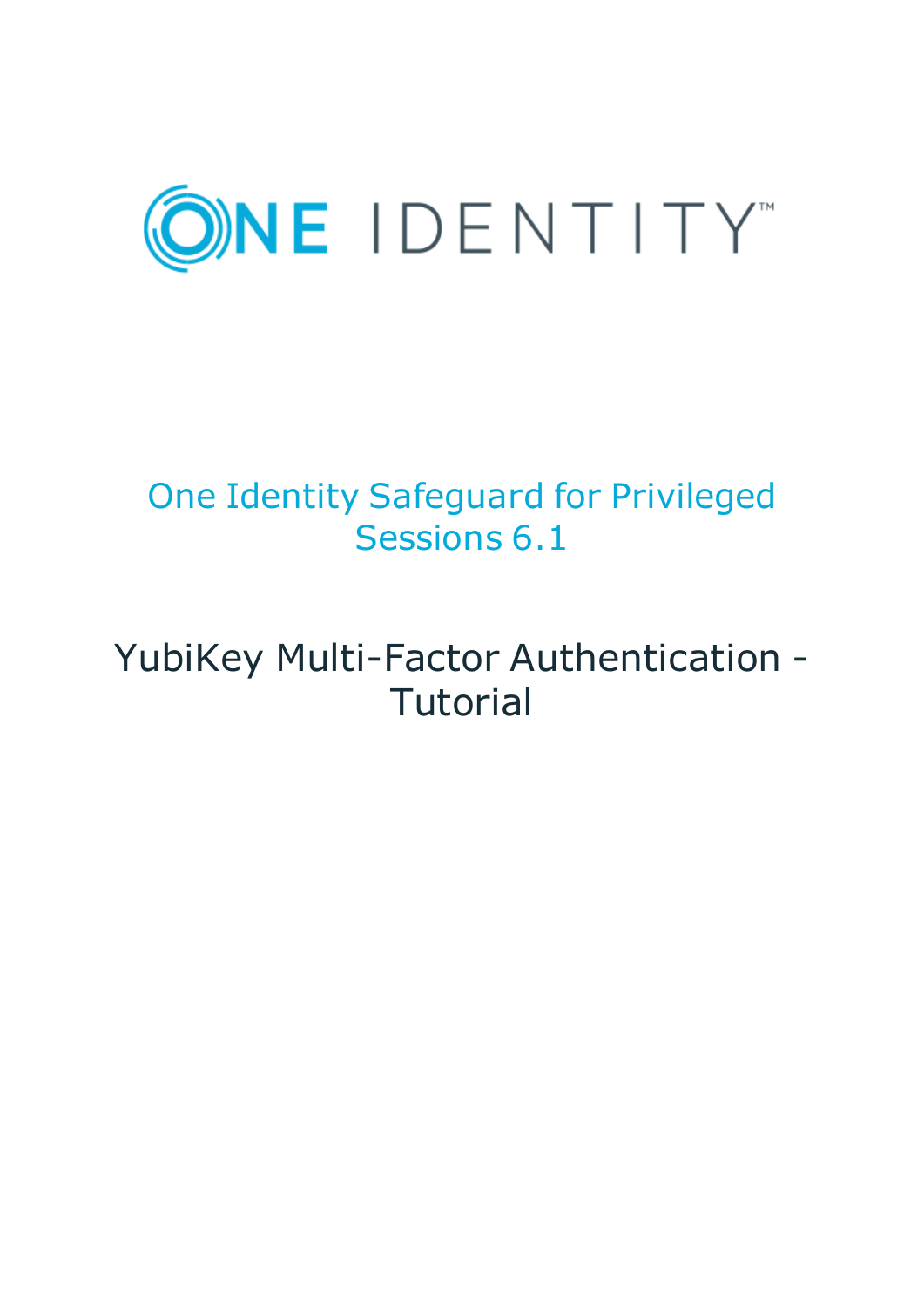#### **Copyright 2019 One Identity LLC.**

#### **ALL RIGHTS RESERVED.**

This guide contains proprietary information protected by copyright. The software described in this guide is furnished under a software license or nondisclosure agreement. This software may be used or copied only in accordance with the terms of the applicable agreement. No part of this guide may be reproduced or transmitted in any form or by any means, electronic or mechanical, including photocopying and recording for any purpose other than the purchaser's personal use without the written permission of One Identity LLC .

The information in this document is provided in connection with One Identity products. No license, express or implied, by estoppel or otherwise, to any intellectual property right is granted by this document or in connection with the sale of One Identity LLC products. EXCEPT AS SET FORTH IN THE TERMS AND CONDITIONS AS SPECIFIED IN THE LICENSE AGREEMENT FOR THIS PRODUCT, ONE IDENTITY ASSUMES NO LIABILITY WHATSOEVER AND DISCLAIMS ANY EXPRESS, IMPLIED OR STATUTORY WARRANTY RELATING TO ITS PRODUCTS INCLUDING, BUT NOT LIMITED TO, THE IMPLIED WARRANTY OF MERCHANTABILITY, FITNESS FOR A PARTICULAR PURPOSE, OR NON-INFRINGEMENT. IN NO EVENT SHALL ONE IDENTITY BE LIABLE FOR ANY DIRECT, INDIRECT, CONSEQUENTIAL, PUNITIVE, SPECIAL OR INCIDENTAL DAMAGES (INCLUDING, WITHOUT LIMITATION, DAMAGES FOR LOSS OF PROFITS, BUSINESS INTERRUPTION OR LOSS OF INFORMATION) ARISING OUT OF THE USE OR INABILITY TO USE THIS DOCUMENT, EVEN IF ONE IDENTITY HAS BEEN ADVISED OF THE POSSIBILITY OF SUCH DAMAGES. One Identity makes no representations or warranties with respect to the accuracy or completeness of the contents of this document and reserves the right to make changes to specifications and product descriptions at any time without notice. One Identity does not make any commitment to update the information contained in this document.

If you have any questions regarding your potential use of this material, contact:

One Identity LLC. Attn: LEGAL Dept 4 Polaris Way Aliso Viejo, CA 92656

Refer to our Web site ([http://www.OneIdentity.com](http://www.oneidentity.com/)) for regional and international office information.

#### **Patents**

One Identity is proud of our advanced technology. Patents and pending patents may apply to this product. For the most current information about applicable patents for this product, please visit our website at [http://www.OneIdentity.com/legal/patents.aspx](http://www.oneidentity.com/legal/patents.aspx).

#### **Trademarks**

One Identity and the One Identity logo are trademarks and registered trademarks of One Identity LLC. in the U.S.A. and other countries. For a complete list of One Identity trademarks, please visit our website at [www.OneIdentity.com/legal](http://www.oneidentity.com/legal). All other trademarks are the property of their respective owners.

#### **Legend**

**WARNING: A WARNING icon highlights a potential risk of bodily injury or property damage, for which industry-standard safety precautions are advised. This icon is often associated with electrical hazards related to hardware.**

**CAUTION: A CAUTION icon indicates potential damage to hardware or loss of data if** A **instructions are not followed.**

SPS YubiKey Multi-Factor Authentication - Tutorial Updated - August 2019 Version - 6.1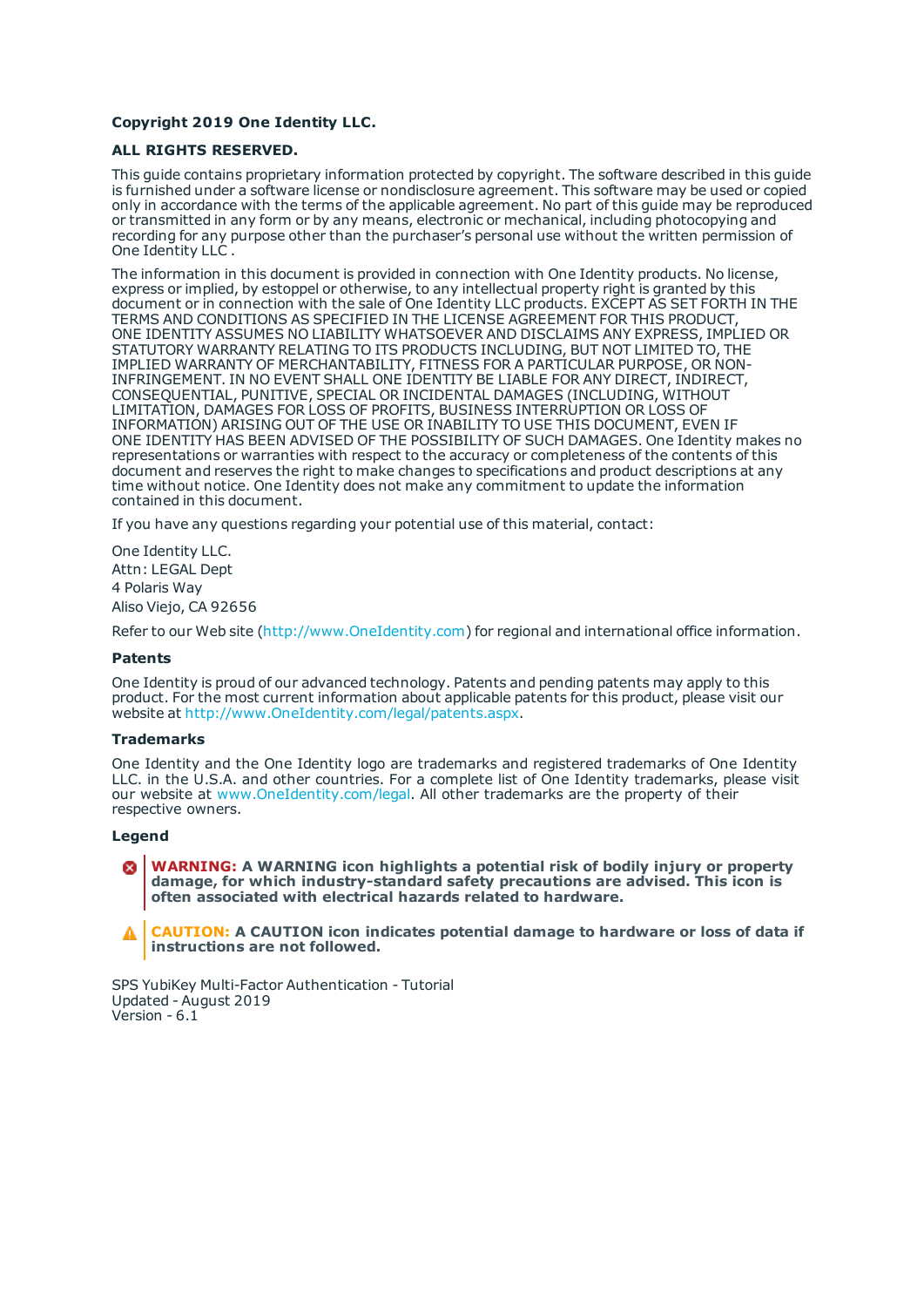# **Contents**

| Configure SPS to use YubiKey multi-factor authentication 13        |    |
|--------------------------------------------------------------------|----|
|                                                                    |    |
|                                                                    |    |
|                                                                    |    |
|                                                                    |    |
|                                                                    |    |
|                                                                    |    |
|                                                                    |    |
|                                                                    |    |
|                                                                    |    |
|                                                                    |    |
|                                                                    |    |
|                                                                    |    |
|                                                                    |    |
|                                                                    |    |
|                                                                    |    |
|                                                                    |    |
|                                                                    |    |
|                                                                    |    |
| Perform multi-factor authentication with the SPS YubiKey plugin in | 33 |
| Perform multi-factor authentication with the SPS YubiKey plugin in |    |

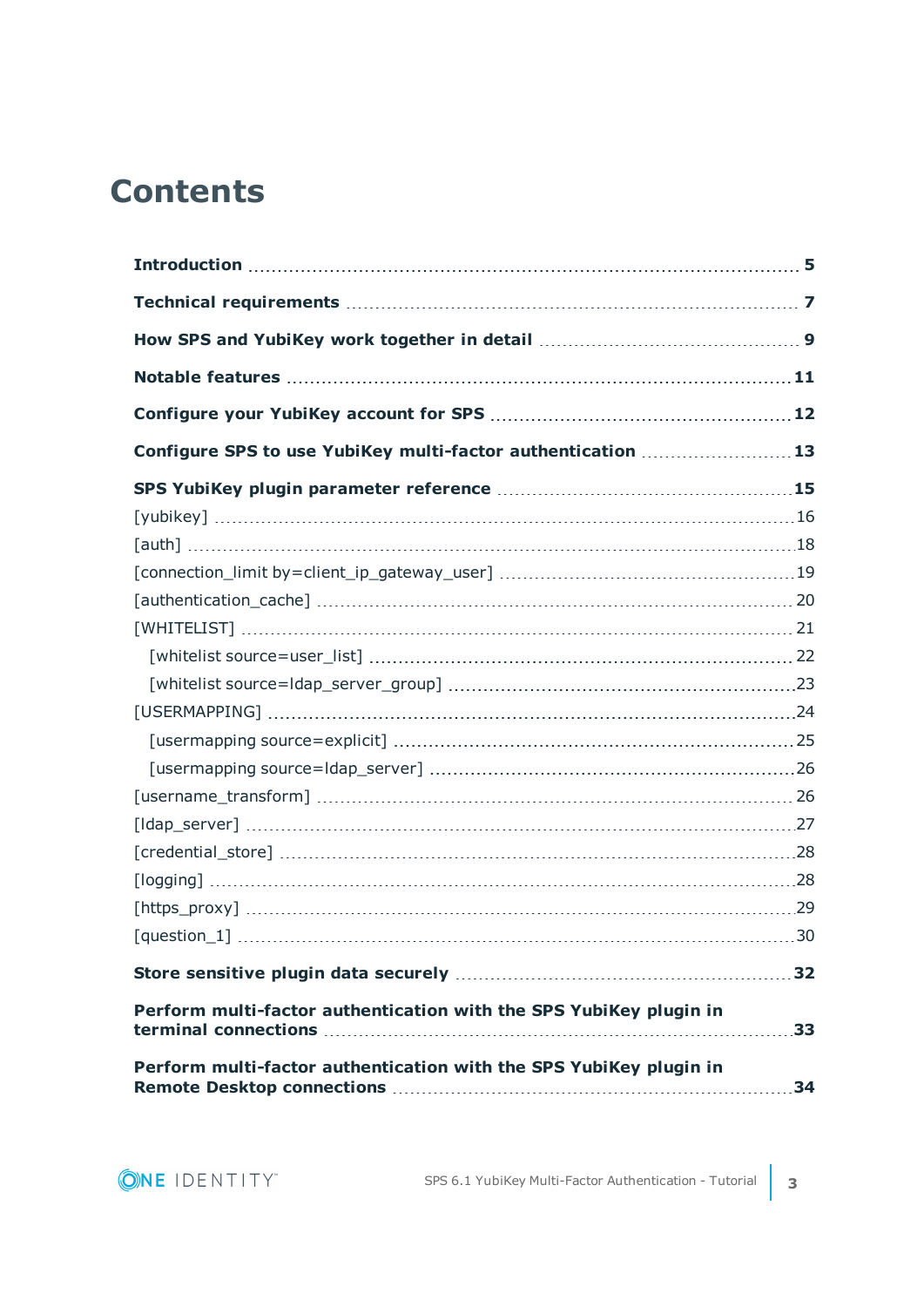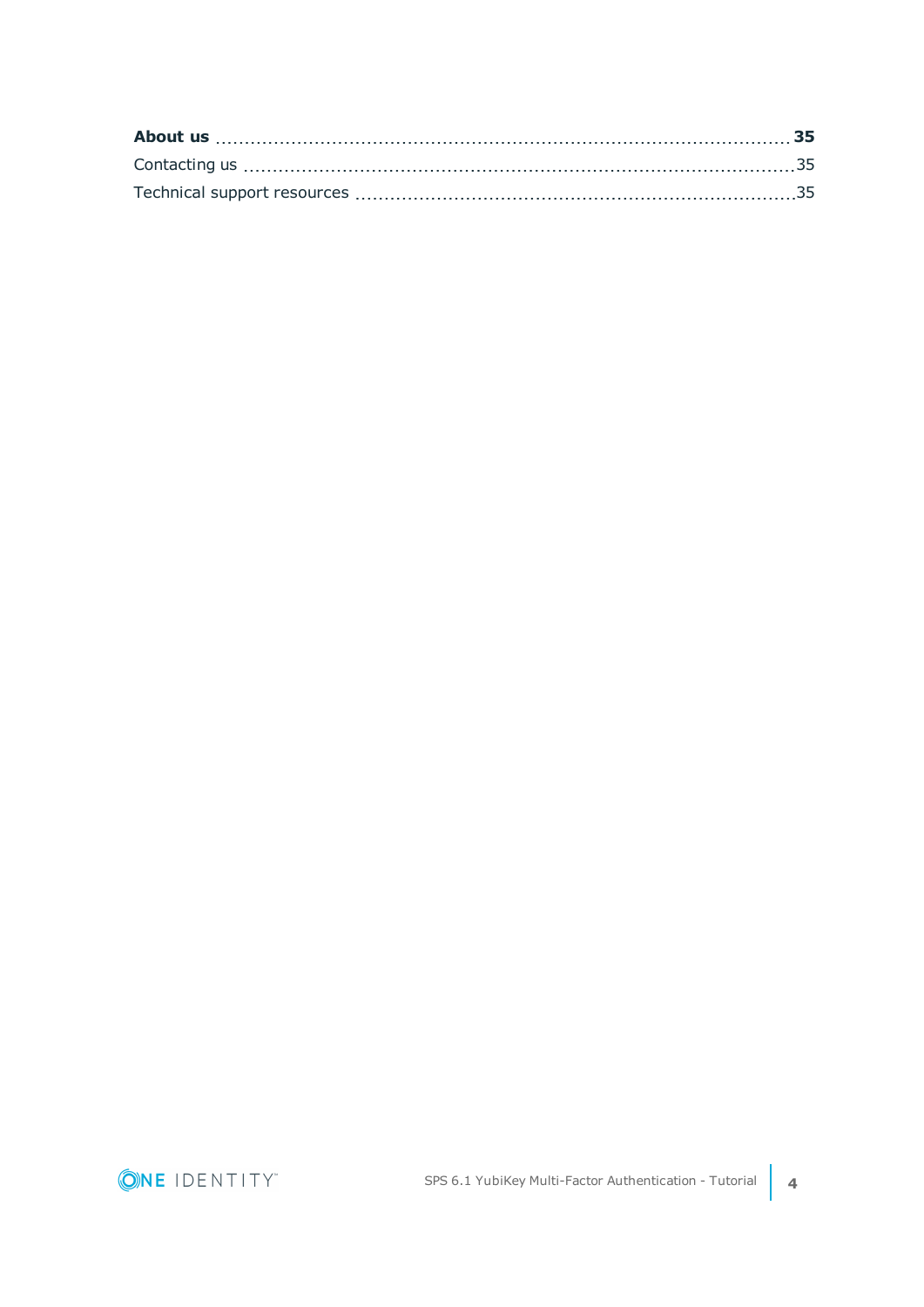# **Introduction**

<span id="page-4-0"></span>This document describes how you can use the services of Yubico [\(YubiKey\)](https://www.yubico.com/) to authenticate the sessions of your privileged users with One Identity Safeguard for Privileged Sessions (SPS).

# **One Identity Safeguard for Privileged Sessions:**

One Identity Safeguard for Privileged Sessions (SPS) controls privileged access to remote IT systems, records activities in searchable, movie-like audit trails, and prevents malicious actions. SPS is a quickly deployable enterprise device, completely independent from clients and servers — integrating seamlessly into existing networks. It captures the activity data necessary for user profiling and enables full user session drill down for forensic investigations.

SPS acts as a central authentication gateway, enforcing strong authentication before users access sensitive IT assets. SPS can integrate with remote user directories to resolve the group memberships of users who access nonpublic information. Credentials for accessing information systems can be retrieved transparently from SPS's local Credential Store or a third-party password management system. This method protects the confidentiality of passwords as users can never access them. When used together with YubiKey (or another Multi-Factor Authentication (MFA) provider), SPS directs all connections to the authentication tool, and upon successful authentication, it permits the user to access the information system.

# **Integrating YubiKey with SPS:**

SPS can interact with your YubiKey account and can automatically request strong Multi-Factor Authentication for your privileged users who are accessing the servers and services protected by SPS. When used together with YubiKey, SPS prompts the user for a second factor authentication, and upon successful authentication, it permits the user to access the information system.

The integration adds an additional security layer to the gateway authentication performed on SPS. YubiKey 4, YubiKey 4 Nano, and YubiKey NEO devices are pre-configured with the Yubico one-time password (OTP) (all other YubiKeys, except for the FIDO U2F Security Key by Yubico, also support Yubico OTP). The OTP will be used for authentication to the One Identity platform. This way, the device turns into a two-factor authentication token for the user. The one-time password is changed after every authentication and is generated using dynamic keys.

# **Meet compliance requirements**

ISO 27001, ISO 27018, SOC 2, and other regulations and industry standards include authentication-related requirements, (for example, Multi-Factor Authentication (MFA) for accessing production systems, and the logging of all administrative sessions). In addition to other requirements, using SPS and YubiKey helps you comply with the following requirements:

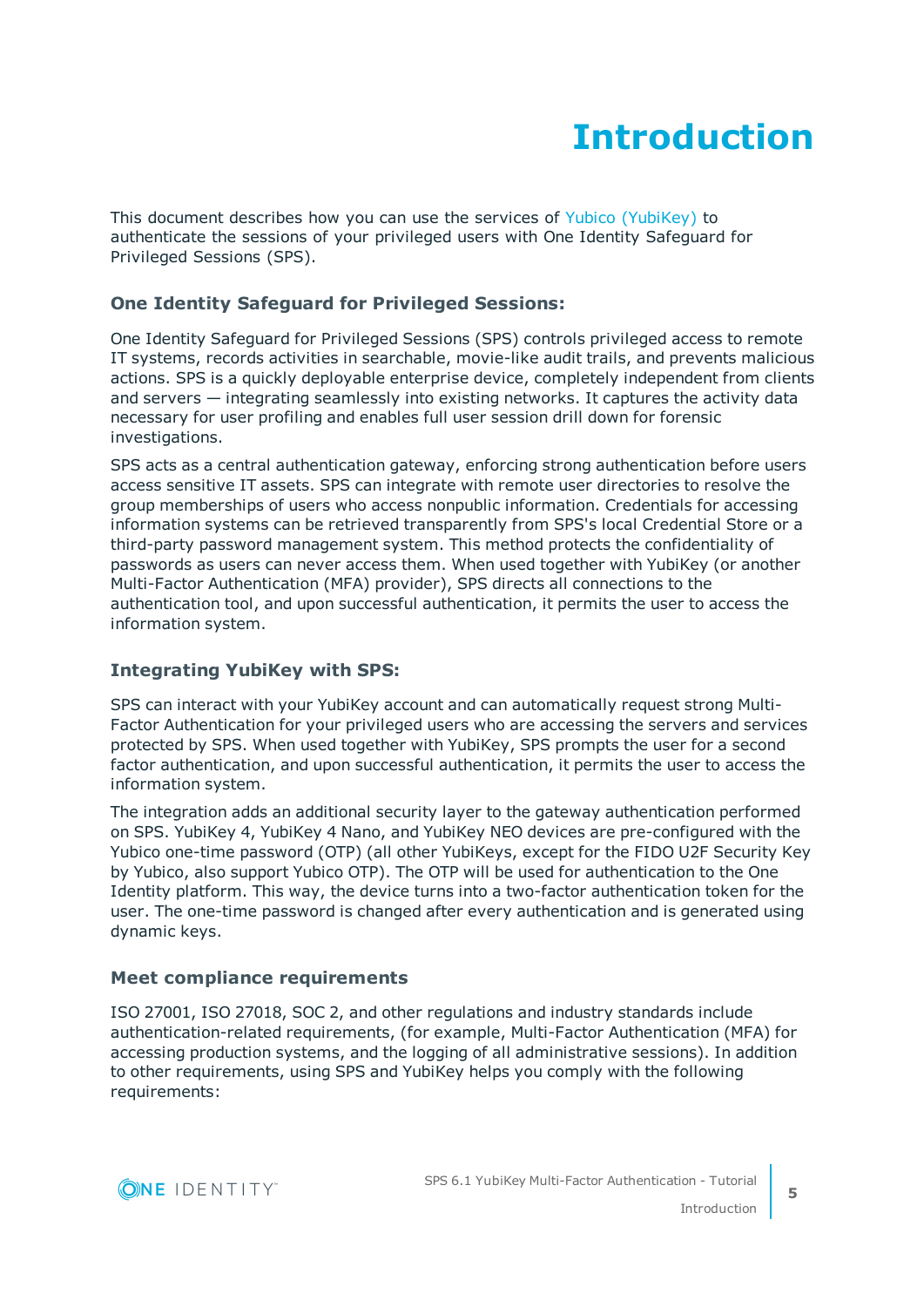- PCI DSS 8.3: Secure all individual non-console administrative access and all remote access to the cardholder data environment (CDE) using MFA.
- PART 500.12 Multi-Factor Authentication: Covered entities are required to apply MFA for:
	- Each individual accessing the covered entity's internal systems.
	- Authorized access to database servers that allow access to nonpublic information.
	- Third parties accessing nonpublic information.
- NIST 800-53 IA-2, Identification and Authentication, network access to privileged accounts: The information system implements MFA for network access to privileged accounts.
- The General Data Protection Regulation (GDPR) went into effect on May 25, 2018, and is applicable to organizations keeping Personally identifiable information (PII) and offering goods or services to individuals based in the EU.

YubiKey provides strong authentication to secure access to PII and comply with GDPR.

• The Defense FAR Supplement (DFARS) clause went into effect on December 31, 2017, and is applicable to US Department of Defense (DoD) contractors to protect unclassified DoD information and minimize loss of information.

The multi-protocol YubiKey meets DFARS requirements for strong authentication, and is the only hardware authentication solution to meet DoD contractor security requirements.

• The revised Directive on Payment Services (PSD2) provides recommendations on standardized access to customer data and banking infrastructure, including draft regulatory technical standards specifying the requirements of strong customer authentication (SCA).

Yubico and FIDO are playing active roles in the PSD2 framework with proven technology.

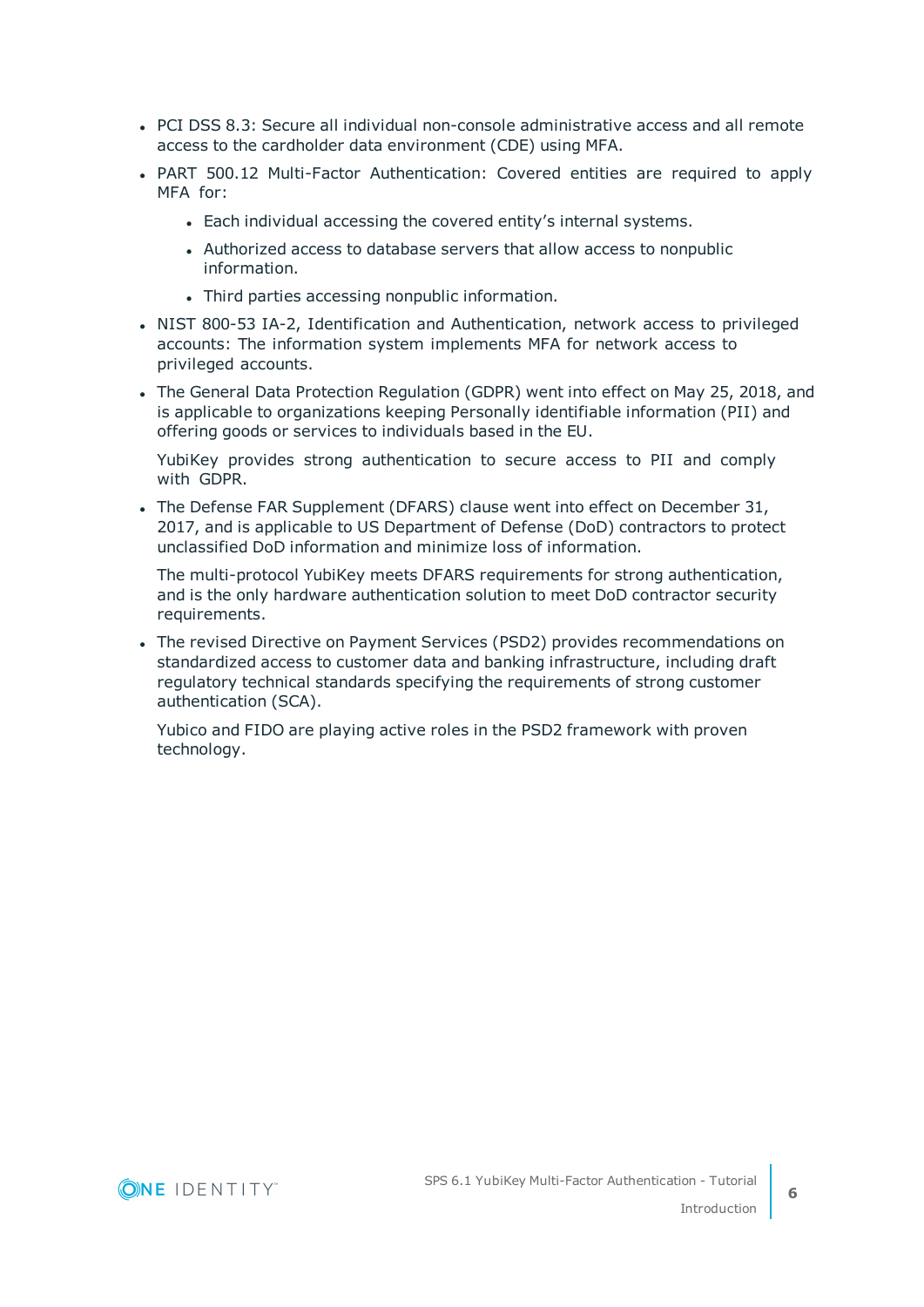# **Technical requirements**

<span id="page-6-0"></span>In order to successfully connect SPS with RADIUS server, you need the following components.

### **In YubiKey:**

- The users must have a YubiKey device and a means to map usernames to YubiKey Public IDs. For details, see [\[USERMAPPING\].](#page-23-0)
- The YubiKey Client ID and API Key.

For details on generating your Client ID and API Key, see [How](https://www.yubico.com/support/knowledge-base/categories/articles/get-api-key-yubikey-development/) do I get an API key for YubiKey [development?.](https://www.yubico.com/support/knowledge-base/categories/articles/get-api-key-yubikey-development/)

To generate your Client ID and API Key, authenticate yourself using a Yubikey One-Time Password and provide your e-mail address as a reference at [Yubico](https://upgrade.yubico.com/getapikey/) get API [key](https://upgrade.yubico.com/getapikey/).

A Yubico OTP is a 44-character, one-use, secure, 128-bit encrypted Public ID and Password. The OTP is comprised of two major parts: the first 12 characters remain constant and represent the Public ID of the YubiKey device itself. The remaining 32 characters make up a unique passcode for each OTP generated.

For example, in the following Yubico OTP, the characters **cccjgjgkhcbb** are the Public ID, and the remaining characters are the passcode.

*cccjgjgkhcbb*irdrfdnlnghhfgrtnnlgedjlftrbdeut

• YubiKey does not require network connectivity or access to a mobile phone device. Just touch or tap the YubiKey device to authenticate.

# **In SPS:**

- A One Identity Safeguard for Privileged Sessions appliance (virtual or physical), at least version 5 F11.
- A copy of the SPS YubiKey Multi-Factor Authentication plugin. This plugin is an Authentication and Authorization (AA) plugin customized to work with the YubiKey multi-factor authentication service.
- SPS must be able to access the validation service.

The connection also requires the .

- SPS supports AA plugins in the RDP, SSH, and Telnet protocols.
- **In RDP, using an AA plugin together with Network Level Authentication in a** Connection Policy has the same limitations as using Network Level Authentication without domain membership. For details, see "Network Level [Authentication](https://support.oneidentity.com/technical-documents/safeguard-for-privileged-sessions/6.1.0/administration-guide/rdp-specific-settings/network-level-authentication-nla-with-one-identity-safeguard-for-privileged-sessions-sps/network-level-authentication-without-domain-membership/) without domain membership" in the [Administration](https://support.oneidentity.com/technical-documents/safeguard-for-privileged-sessions/6.1.0/administration-guide/rdp-specific-settings/network-level-authentication-nla-with-one-identity-safeguard-for-privileged-sessions-sps/network-level-authentication-without-domain-membership/) Guide.

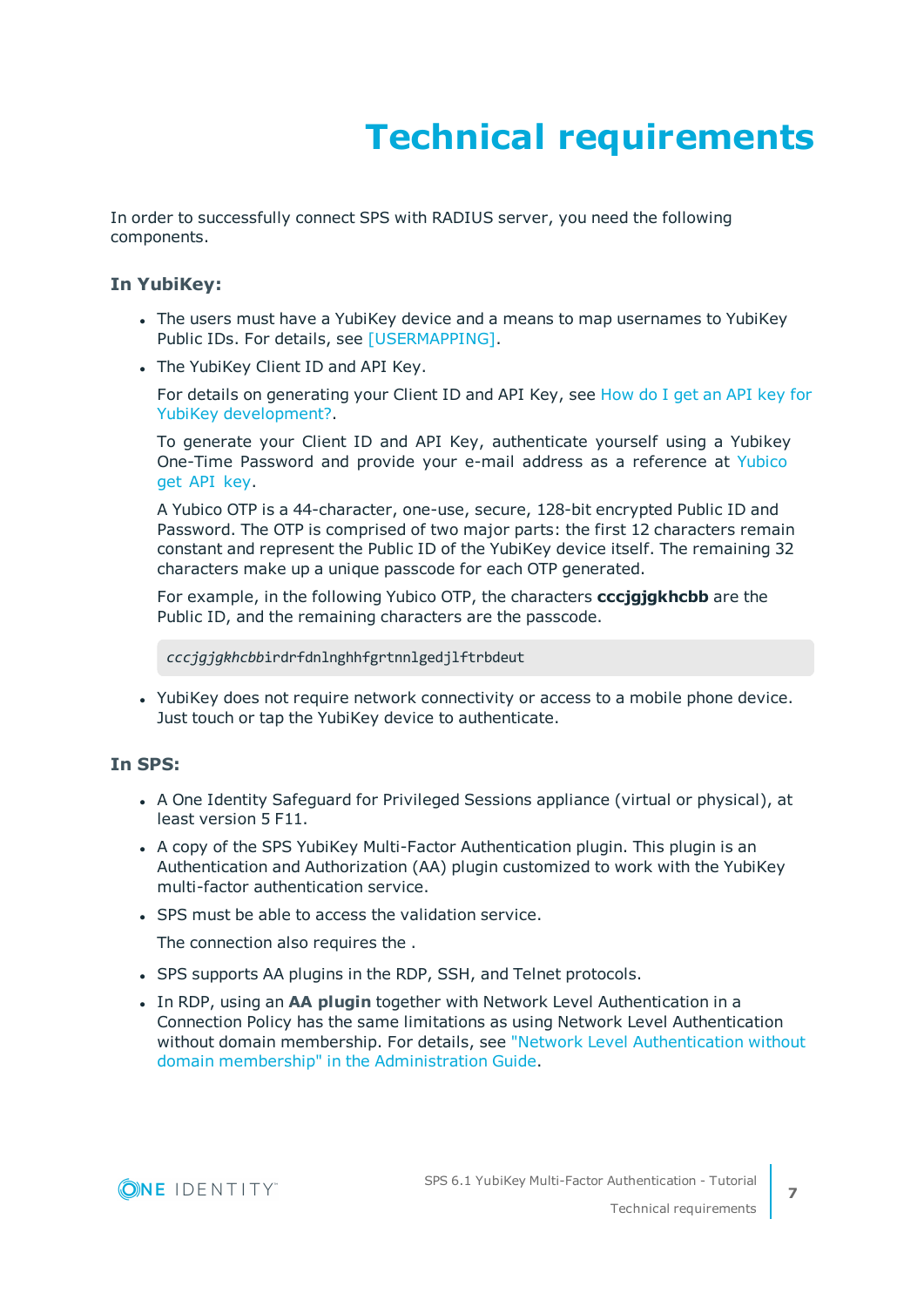**In RDP, using an AA plugin requires TLS-encrypted RDP connections. For details,** see "Enabling [TLS-encryption](https://support.oneidentity.com/technical-documents/safeguard-for-privileged-sessions/6.1.0/administration-guide/rdp-specific-settings/enabling-tls-encryption-for-rdp-connections/) for RDP connections" in the Administration Guide.

### **Availability and support of the plugin**

The SPS YubiKey Multi-Factor Authentication plugin is available for download as-is, free of charge to every SPS customer from the YubiKey Multi-Factor [Authentication](https://github.com/OneIdentity/safeguard-sessions-plugin-yubikey-mfa) plugin for [Safeguard](https://github.com/OneIdentity/safeguard-sessions-plugin-yubikey-mfa) for Privileged Sessions page. In case you need any customizations or additional features, contact our Support Team.

# **A** CAUTION:

**Using custom plugins in SPS is recommended only if you are familiar with both Python and SPS. Product support applies only to SPS: that is, until the entry point of the Python code and passing the specified arguments to the Python code. One Identity is not responsible for the quality, resource requirements, or any bugs in the Python code, nor any crashes, service outages, or any other damage caused by the improper use of this feature, unless explicitly stated in a contract with One Identity. If you want to create a custom plugin, contact our Support Team for details and instructions.**

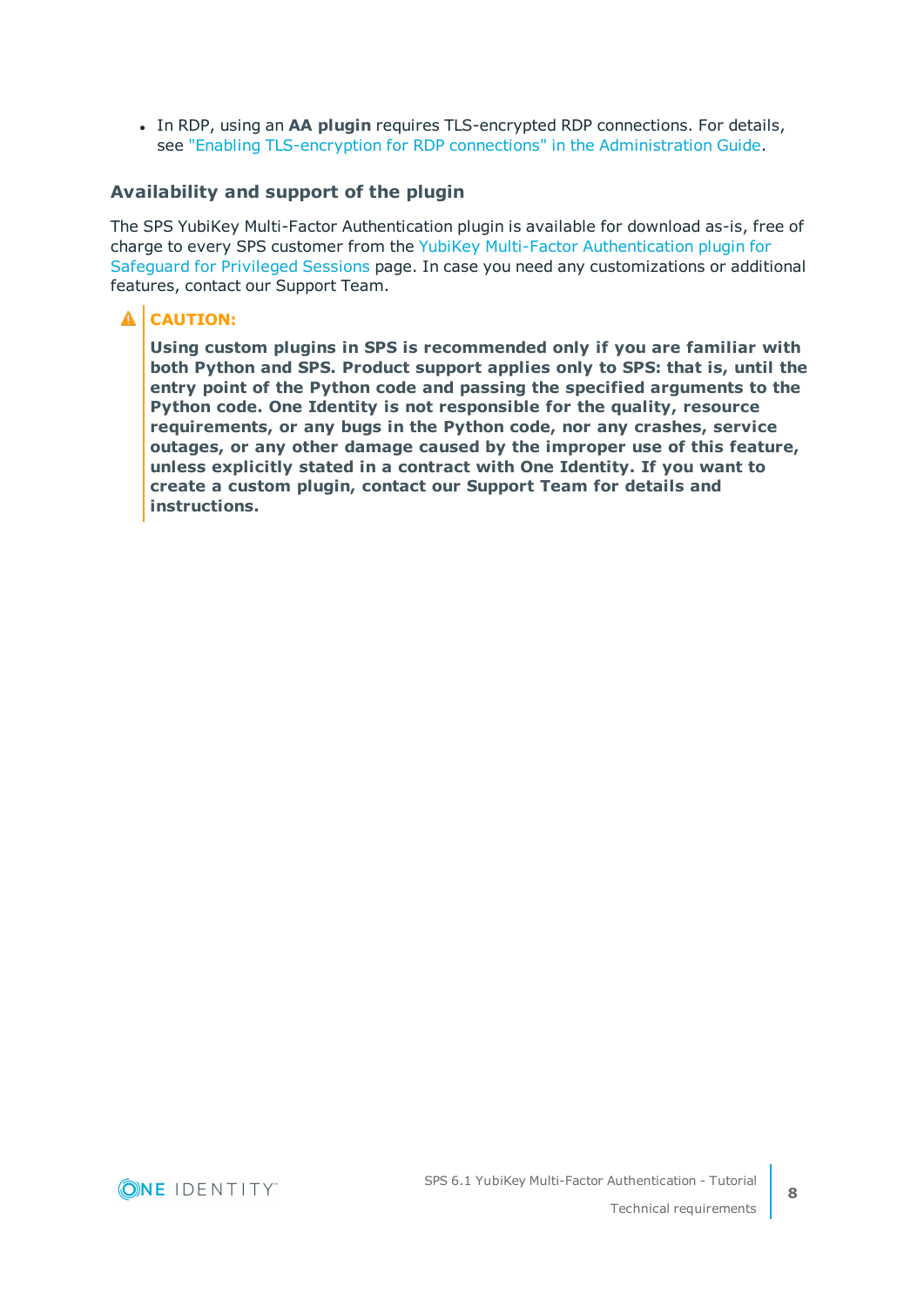# **How SPS and YubiKey work together in detail**

<span id="page-8-0"></span>

1. A user attempts to log in to a protected server.

### 2. **Gateway authentication on SPS**

SPS receives the connection request and authenticates the user. SPS can authenticate the user to a number of external user directories, (for example, LDAP, Microsoft Active Directory, or RADIUS). This authentication is the first factor.

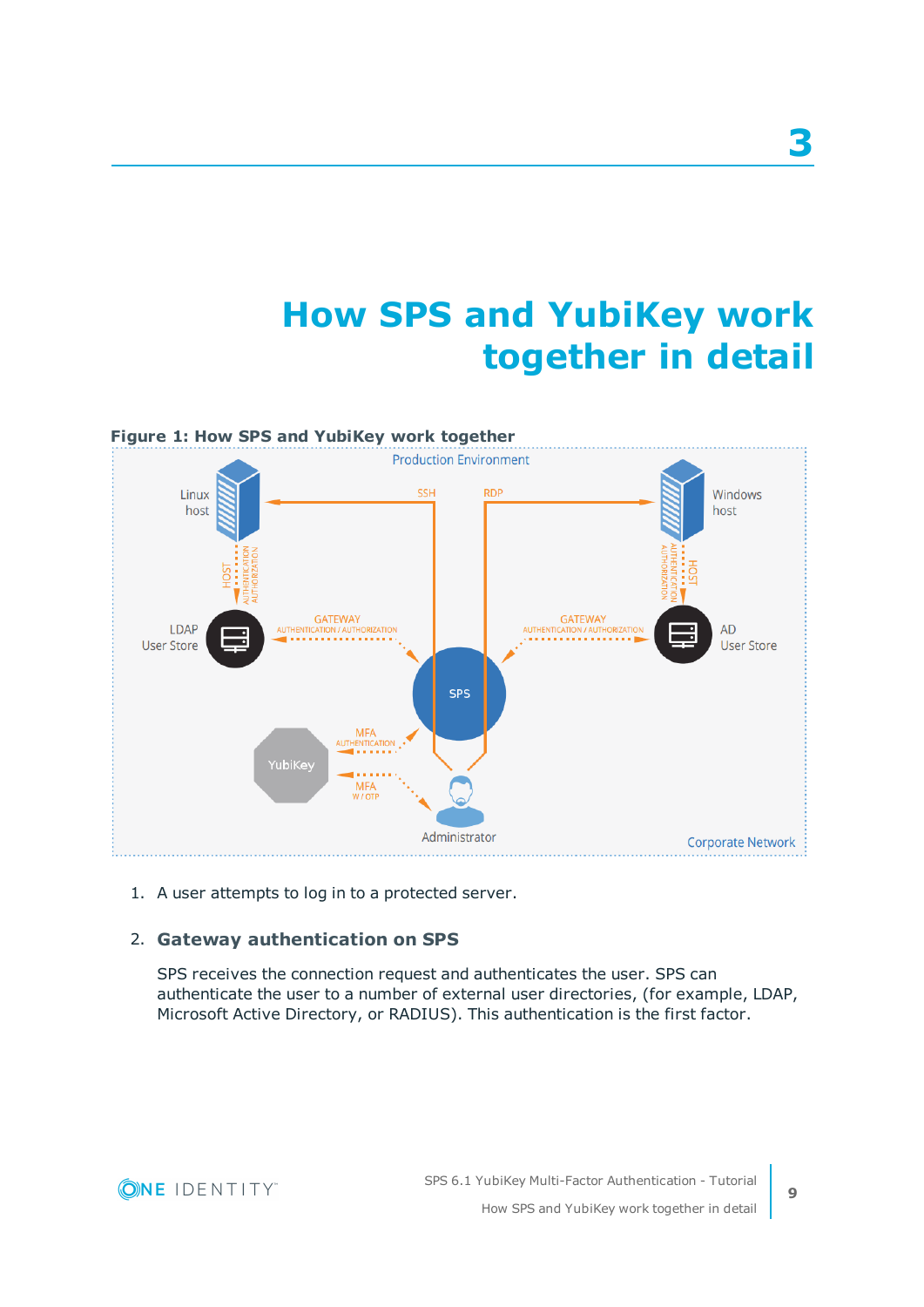### 3. **Check if the user is exempt from multi-factor authentication**

You can configure SPS using whitelists and blacklists to selectively require multifactor authentication for your users, (for example, to create break-glass access for specific users).

- If multi-factor authentication is not required, the user can start working, while SPS records the user's activities. The procedure ends here.
- If multi-factor authentication is required, SPS continues the procedure with the next step.

For details on creating exemption lists, see [\[WHITELIST\]](#page-20-0) on page 21.

#### 4. **Determining the YubiKey username**

If the gateway usernames are different from the YubiKey usernames, you must configure the SPS RADIUS plugin to map the gateway usernames to the YubiKey usernames. The mapping can be as simple as appending a domain name to the gateway username, or you can query an LDAP or Microsoft Active Directory server. For details, see [\[USERMAPPING\]](#page-23-0) on page 24.

### 5. **Outband authentication on YubiKey**

If gateway authentication is successful, SPS connects the YubiKey server to check which authentication factors are available for the user. Then SPS requests the second authentication factor from the user.

- For OTP-like authentication factors, SPS requests the OTP from the user, and sends it to the YubiKey server for verification.
- 6. If multi-factor authentication is successful, the user can start working, while SPS records the user's activities. (Optionally, SPS can retrieve credentials from a local or external Credential Store or password vault, and perform authentication on the server with credentials that are not known to the user.)
- 7. If the user opens a new session within a short period, they can do so without having to perform multi-factor authentication again. After this configurable grace period expires, the user must perform multi-factor authentication to open the next session. For details, see [authentication cache] on page 20.

**ONE IDENTITY**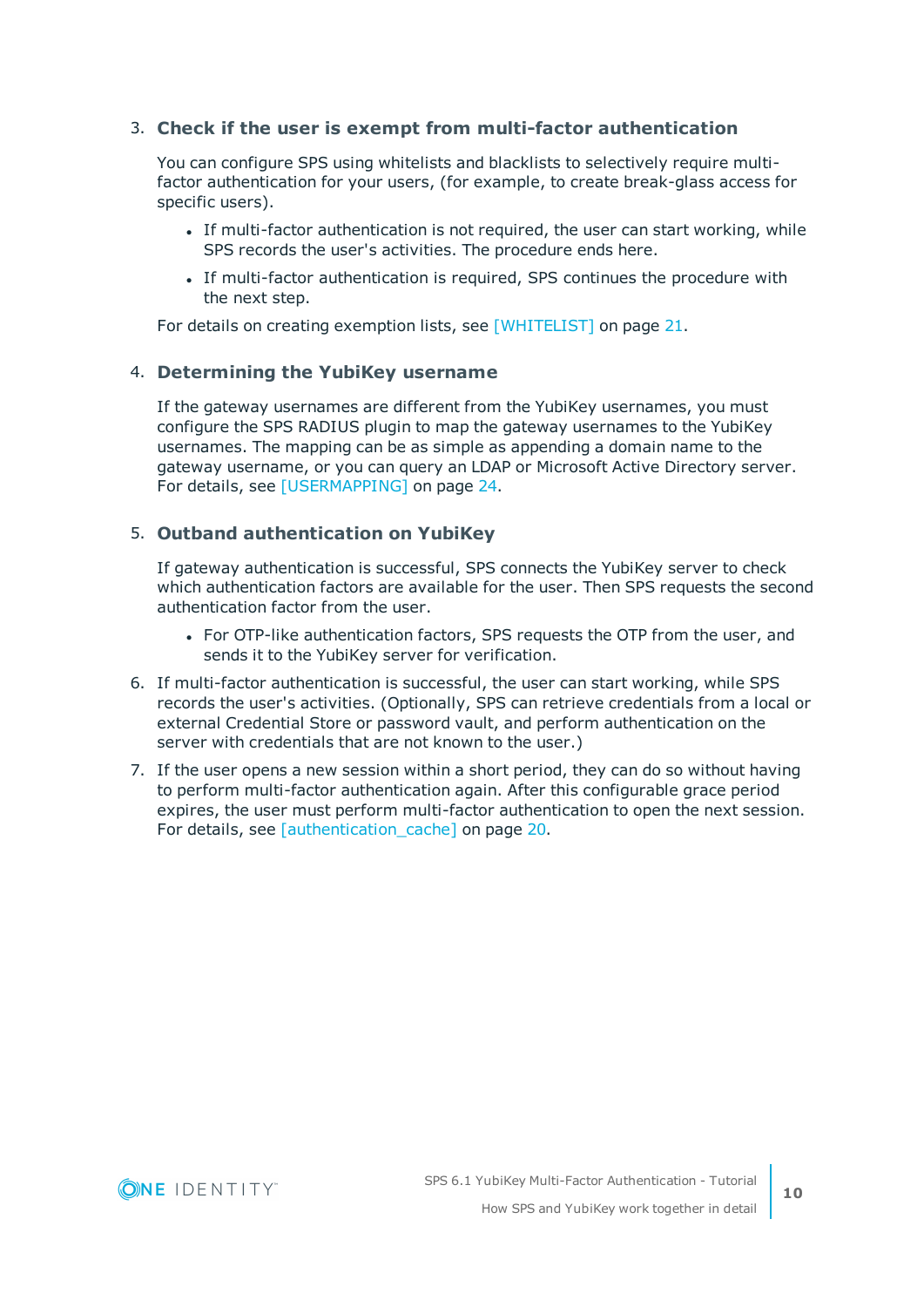# **Notable features**

<span id="page-10-0"></span>This section contains the notable features of this plugin.

- To map the gateway usernames to the YubiKey usernames if the gateway usernames are different from the YubiKey usernames, configure the [\[USERMAPPING\]](#page-23-0) on page 24 section of the plugin.
- The [\[WHITELIST\]](#page-20-0) on page 21 section allows configuring authentication whitelists and blacklists for example to create break-glass access for specific users to allow them to bypass YubiKey authentication.
- The [\[authentication\\_cache\]](#page-19-0) on page 20 section contains the settings that determine how soon after performing a YubiKey authentication must the user repeat the authentication when opening a new session.
- The [connection\_limit [by=client\\_ip\\_gateway\\_user\]](#page-18-0) on page 19 section contains the options related to limiting parallel sessions.

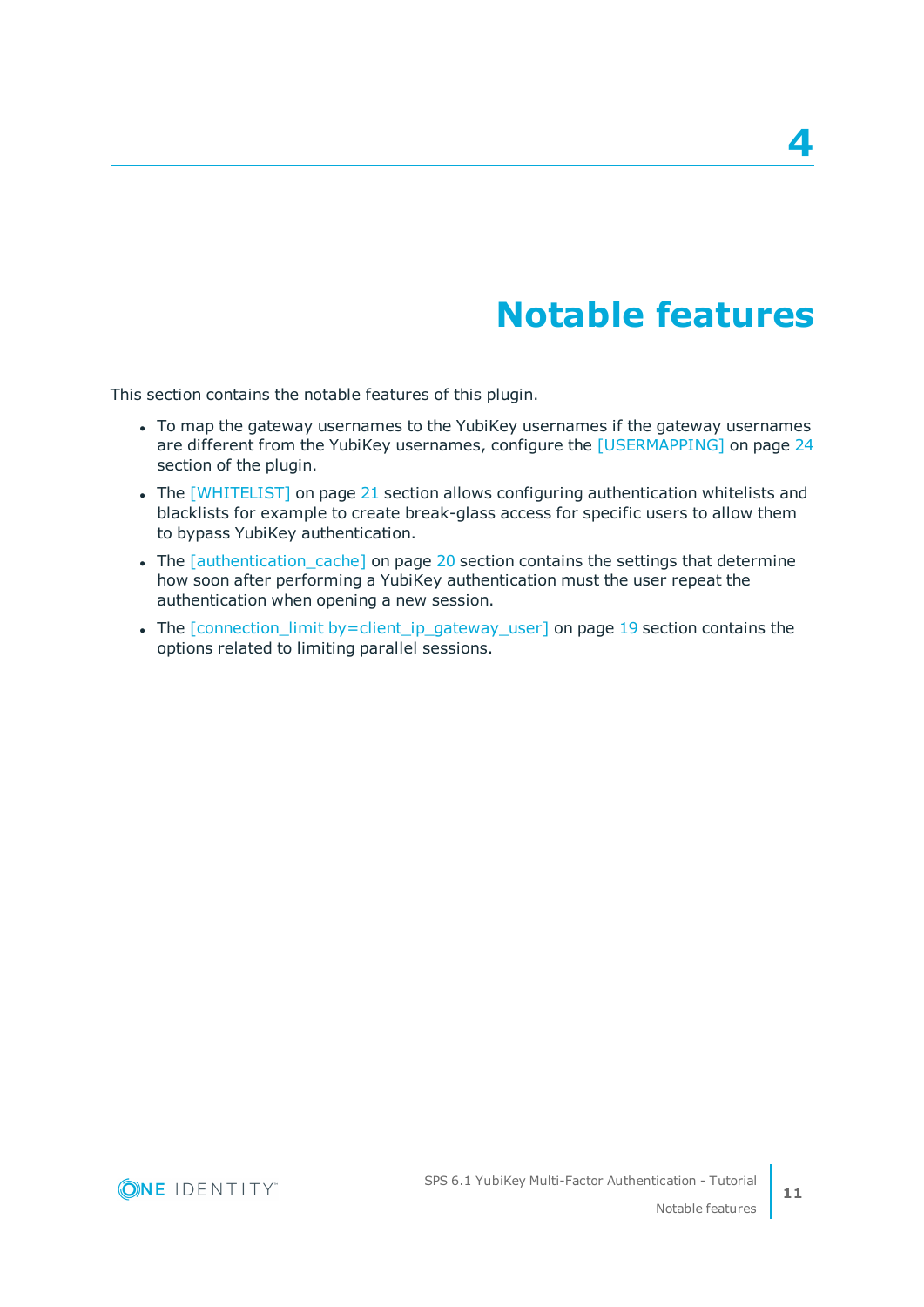# <span id="page-11-0"></span>**Configure your YubiKey account for SPS**

#### **Prerequisites:**

The users must have a YubiKey device and a means to map usernames to YubiKey Public IDs. For details, see [usermapping [source=explicit\]](#page-24-0), [usermapping [source=ldap\\_server\]](#page-25-0) and [Idap\_server].

#### *To configure your YubiKey account for SPS*

1. Generate the YubiKey Client ID and API Key.

For details on generating your Client ID and API Key, see [How](https://www.yubico.com/support/knowledge-base/categories/articles/get-api-key-yubikey-development/) do I get an API key for YubiKey [development?.](https://www.yubico.com/support/knowledge-base/categories/articles/get-api-key-yubikey-development/)

To generate your Client ID and API Key, authenticate yourself using a Yubikey One-Time Password and provide your e-mail address as a reference at [Yubico](https://upgrade.yubico.com/getapikey/) get API [key](https://upgrade.yubico.com/getapikey/).

A Yubico OTP is a 44-character, one-use, secure, 128-bit encrypted Public ID and Password. The OTP is comprised of two major parts: the first 12 characters remain constant and represent the Public ID of the YubiKey device itself. The remaining 32 characters make up a unique passcode for each OTP generated.

For example, in the following Yubico OTP, the characters **cccjgjgkhcbb** are the Public ID, and the remaining characters are the passcode.

*cccjgjgkhcbb*irdrfdnlnghhfgrtnnlgedjlftrbdeut

2. YubiKey does not require network connectivity or access to a mobile phone device. Just touch or tap the YubiKey device to authenticate.

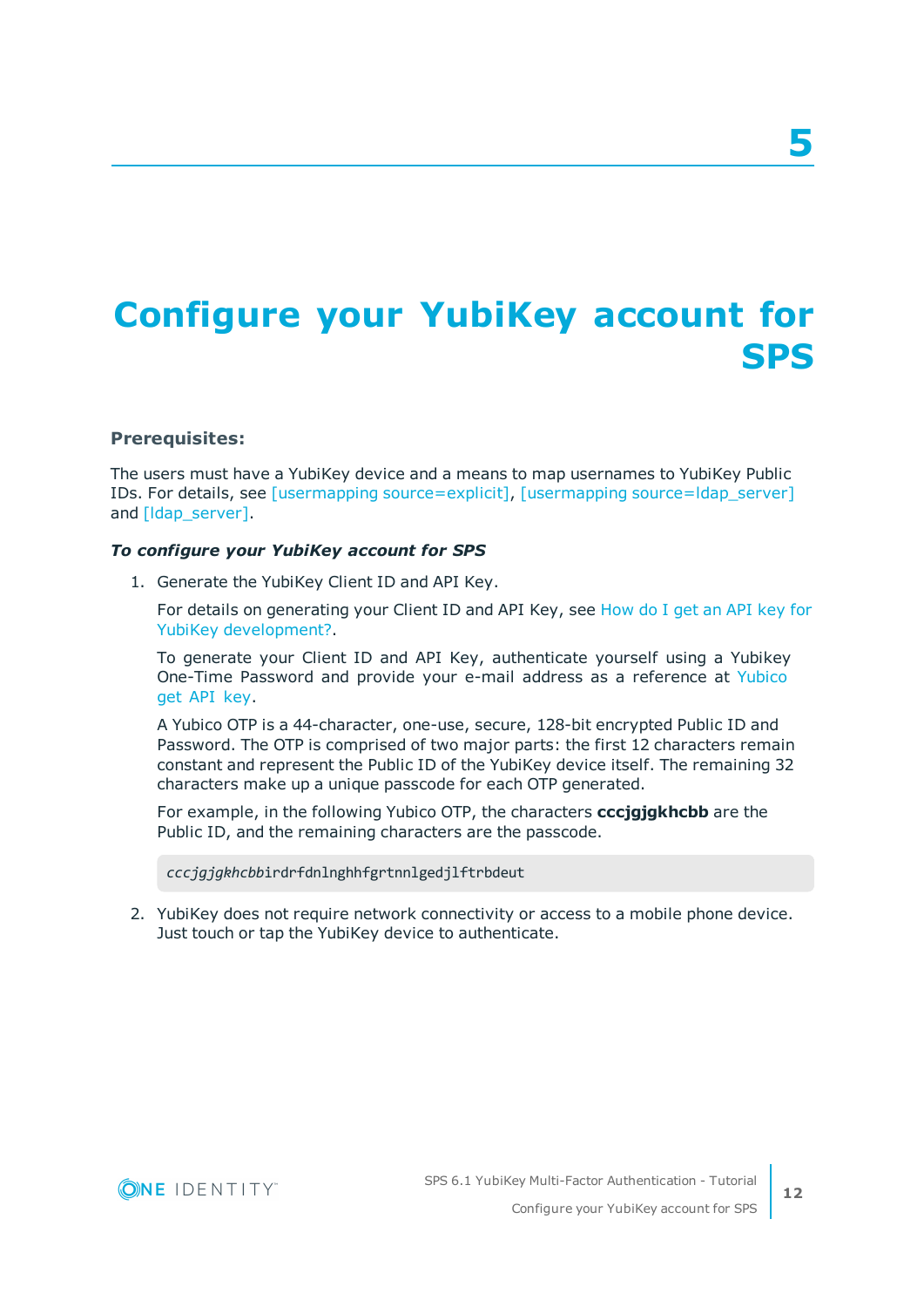# <span id="page-12-0"></span>**Configure SPS to use YubiKey multifactor authentication**

### **Prerequisites:**

• Your YubiKey Client ID and API Key.

### **A** CAUTION:

**According to the current YubiKey policies, your API token expires if it is not used for 30 days. Make sure that you use it regularly, because SPS will reject your sessions if the API token is expired.**

- Administrator access to SPS.
- Make sure that you have all the required components listed in [Technical](#page-6-0) [requirements](#page-6-0).

### *To configure SPS to use YubiKey multi-factor authentication*

### 1. **Download the SPS YubiKey plugin**

SPS customers can [download](https://github.com/OneIdentity/safeguard-sessions-plugin-yubikey-mfa/releases) the official plugin from GitHub.

# 2. **Upload the plugin to SPS**

Upload the plugin to SPS. For details, see "Using a custom [Authentication](https://support.oneidentity.com/technical-documents/safeguard-for-privileged-sessions/6.1.0/administration-guide/advanced-authentication-and-authorization-techniques/integrating-external-authentication-and-authorization-systems/using-a-custom-authentication-and-authorization-plugin-to-authenticate-on-the-target-hosts/) and Authorization plugin to authenticate on the target hosts" in the [Administration](https://support.oneidentity.com/technical-documents/safeguard-for-privileged-sessions/6.1.0/administration-guide/advanced-authentication-and-authorization-techniques/integrating-external-authentication-and-authorization-systems/using-a-custom-authentication-and-authorization-plugin-to-authenticate-on-the-target-hosts/) Guide.

### 3. **Configure the plugin on SPS**

The plugin includes a default configuration file, which is an ini-style configuration file with sections and name=value pairs. You can edit it on the **Policies > AA Plugin Configurations** page of the SPS web interface.

a. Configure the usermapping settings if needed. SPS must find out which YubiKey user belongs to the username of the authenticated connection. For that, it can query your LDAP/Microsoft Active Directory server. For details, see

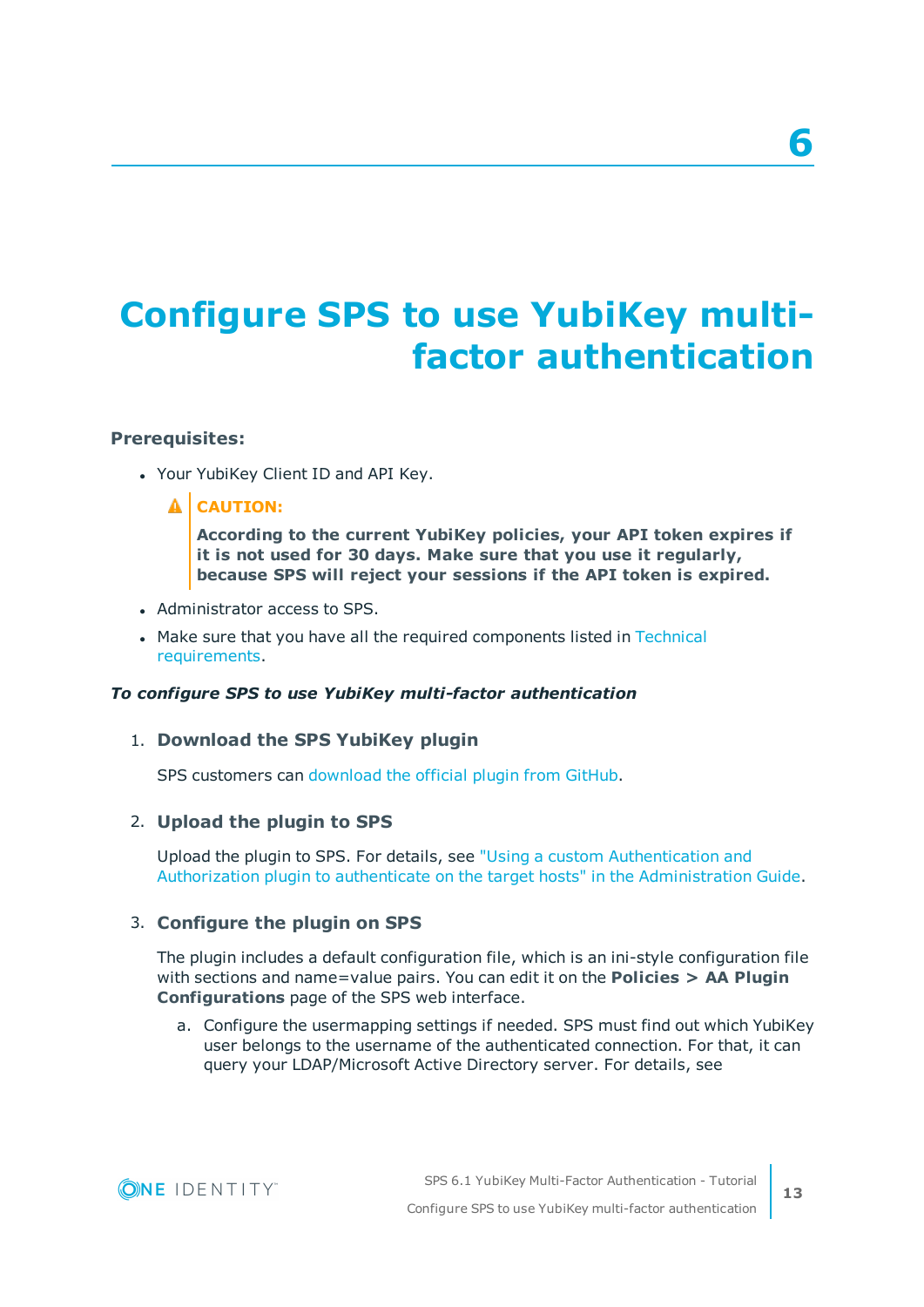#### [\[USERMAPPING\].](#page-23-0)

b. Configure other parameters of your plugin as needed for your environment. For details, see SPS YubiKey plugin [parameter](#page-14-0) reference.

### 4. **Configure a Connection policy and test it**

Configure a Connection policy on SPS. In the **AA plugin** field of the Connection policy, select the SPS YubiKey plugin you configured in the previous step, then start a session to test it. For details on how a user can perform multi-factor authentication, see Perform multi-factor [authentication](#page-32-0) with the SPS YubiKey plugin in terminal [connections](#page-32-0) and Perform multi-factor [authentication](#page-33-0) with the SPS YubiKey plugin in Remote Desktop [connections](#page-33-0).

### **A** CAUTION:

**According to the current YubiKey policies, your API token expires if it is not used for 30 days. Make sure that you use it regularly, because SPS will reject your sessions if the API token is expired.**

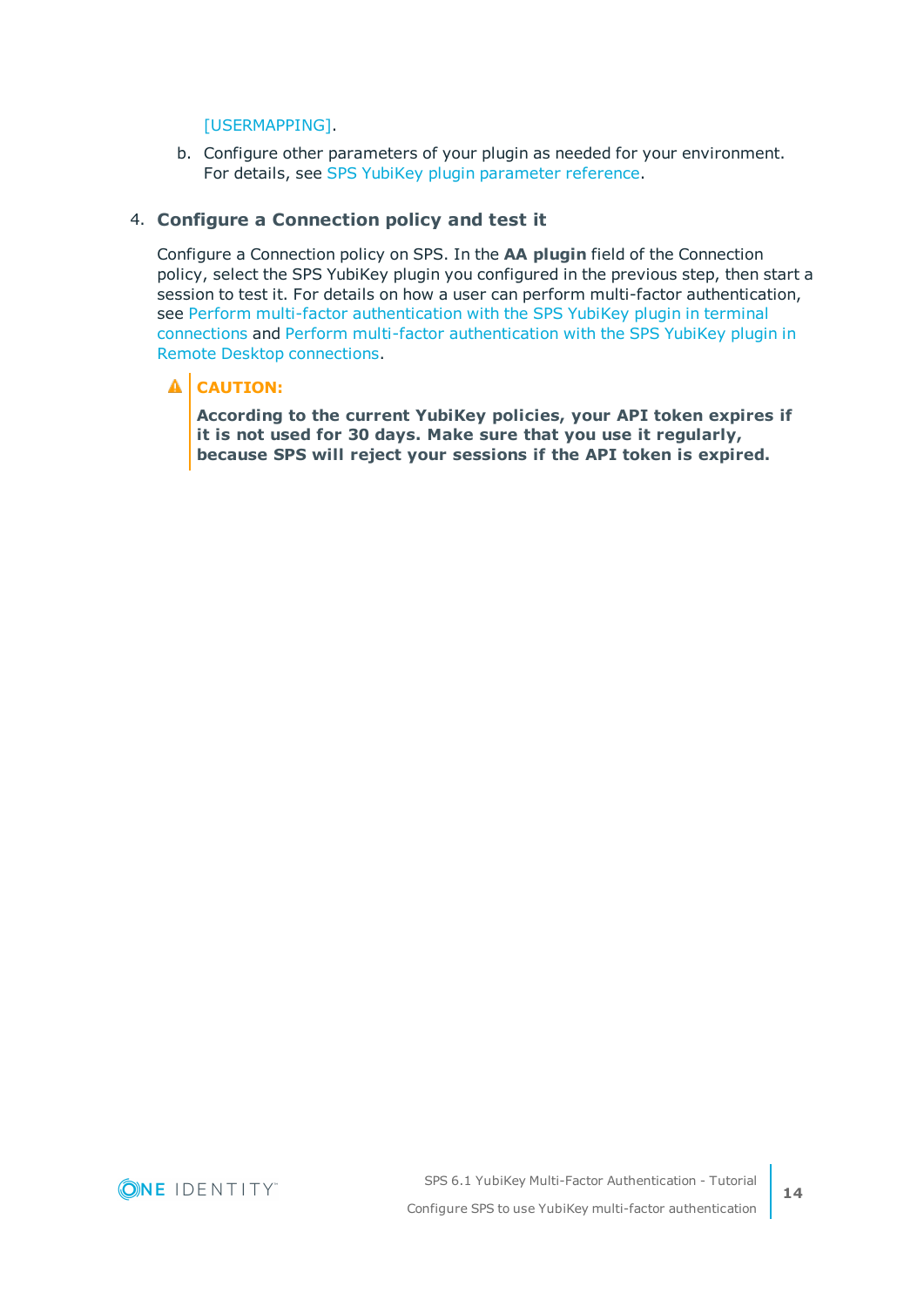# <span id="page-14-0"></span>**SPS YubiKey plugin parameter reference**

This section describes the available options of the SPS YubiKey plugin.

The plugin uses an ini-style configuration file with sections and name=value pairs. This format consists of sections, led by a [section] header and followed by name=value entries. Note that the leading whitespace is removed from values. The values can contain format strings, which refer to other values in the same section. For example, the following section would resolve the %(dir)s value to the value of the dir entry (/var in this case).

[section name] dirname=%(dir)s/mydirectory dir=/var

All reference expansions are done on demand. Lines beginning with # or ; are ignored and may be used to provide comments.

You can edit the configuration file from the SPS web interface. The following code snippet is a sample configuration file.

```
[yubikey]
client_id=<YubiKey-Client-ID>
api_key=$
api_urls=<API-URL1,API-URL2>
timeout=10
[auth]
prompt=Press Enter for push notification or type one-time password:
disable_echo=no
[connection_limit by=client_ip_gateway_user]
limit=0
[authentication_cache]
hard timeout=90
```
soft\_timeout=15 reuse\_limit=0

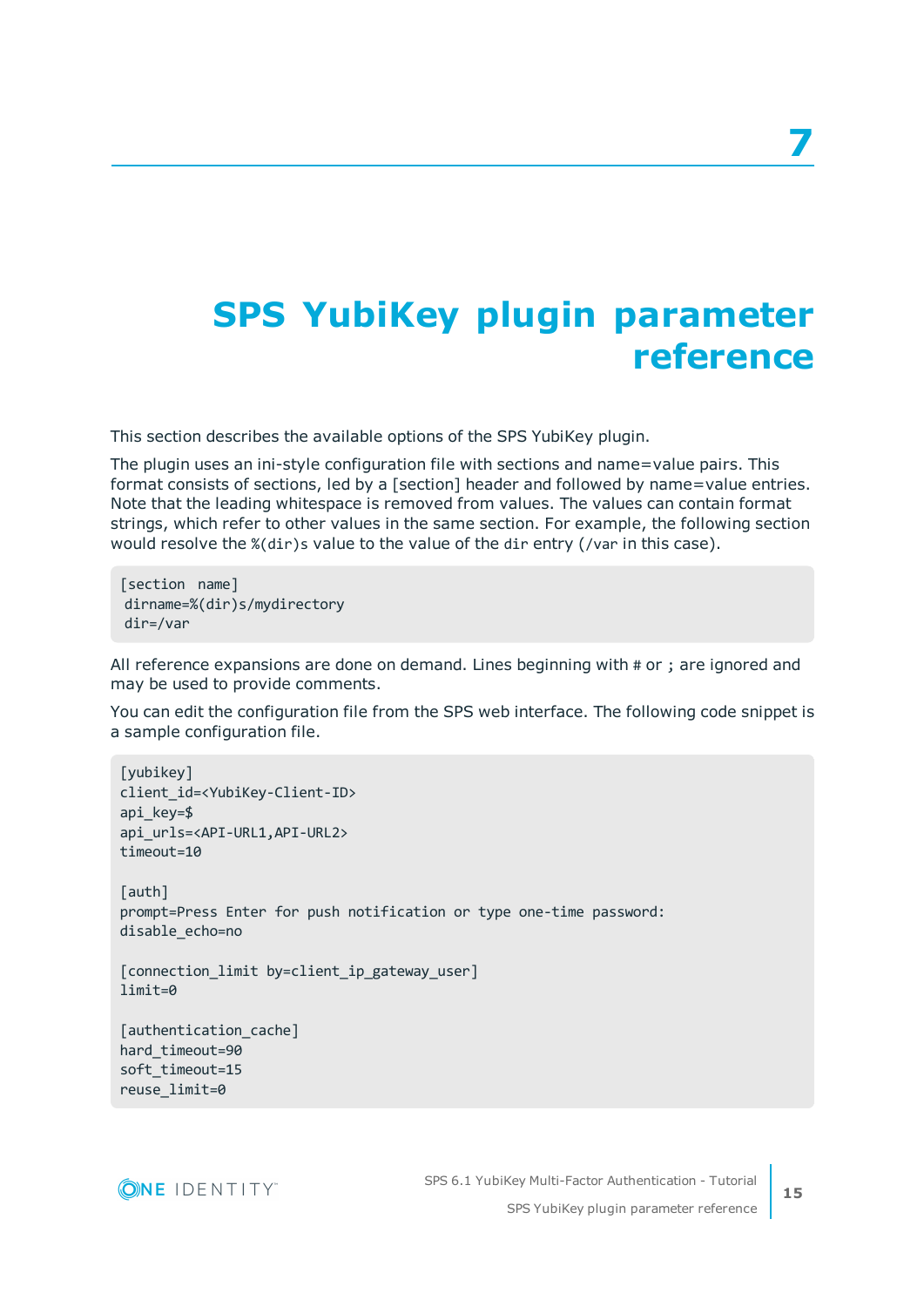```
######[WHITELIST]######
[whitelist source=user_list]
name=<name-of-user-list-policy>
[whitelist source=ldap_server_group]
allow=no_user
except=<group-1>,<group-2>
######[USERMAPPING]######
[usermapping source=explicit]
<user-name-1>=<id-1>
<user-name-2>=<id-2>
[usermapping source=ldap server]
user attribute=description
[username_transform]
append domain=<domain-without-@-character>
[ldap server]
name=<name-of-LDAP-server-policy>
[credential_store]
name=<name-of-credential-store-policy-that-hosts-sensitive-data>
[logging]
log_level=info
[https_proxy]
server=<proxy-server-name-or-ip>
port=3128
[question_1]
key=<name-of-name-value-pair>
```

```
prompt=<the-question-itself-in-text>
disable_echo=No
```
<span id="page-15-0"></span>[question\_2]...

# **[yubikey]**

This section contains the options related to your YubiKey account.

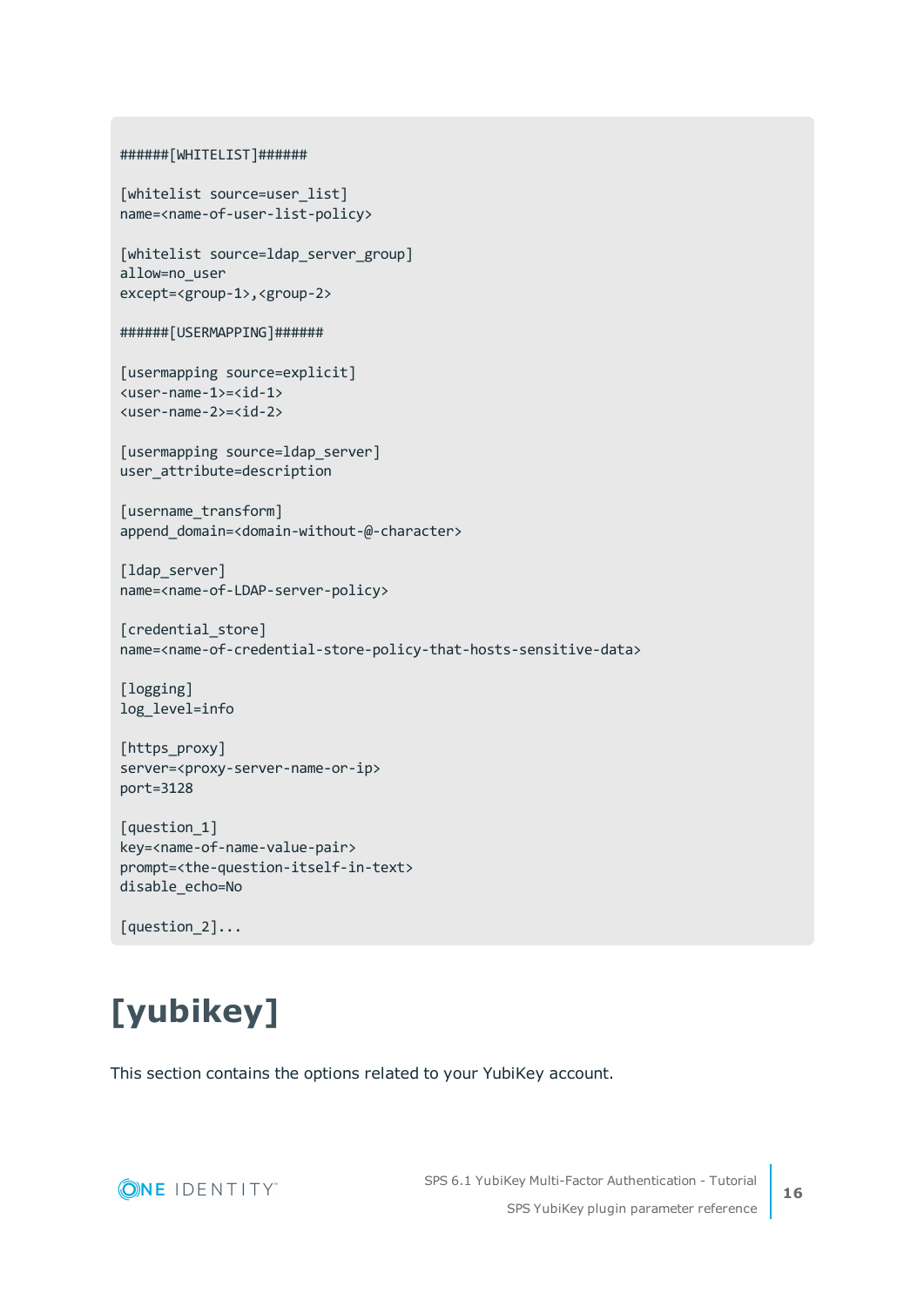```
[vubikev]
client_id=<API-integration-key>
# Do NOT use api key in production
; api_key=<API-security-key>
api_urls=<API-URL>
timeout=10
```
# **client\_id**

| Type:     | string |
|-----------|--------|
| Required: | yes    |
| Default:  | N/A    |

*Description:* Your YubiKey Client ID (also known as AuthID or API ID). For details on generating your Client ID and API Key, see How do I get an API key for [YubiKey](https://www.yubico.com/support/knowledge-base/categories/articles/get-api-key-yubikey-development/) [development?](https://www.yubico.com/support/knowledge-base/categories/articles/get-api-key-yubikey-development/).

To generate your Client ID and API Key, authenticate yourself using a Yubikey One-Time Password and provide your e-mail address as a reference at [Yubico](https://upgrade.yubico.com/getapikey/) get API key.

### **api\_key**

| Type:     | string                        |
|-----------|-------------------------------|
| Required: | no   yes for testing purposes |
| Default:  | N/A                           |

# **A** CAUTION:

**This parameter contains sensitive data. Make sure to store this data in your local Credential Store. Type the \$ value for this parameter in production.**

**For details, see "Store sensitive plugin data securely".**

**Only enter a value different than \$ for this parameter in the configuration for testing purposes in a secure, non-production environment.**

*Description:* Your YubiKey API key. SPS uses this to communicate with the YubiKey server. For details on using a local Credential Store to host this data, read Store [sensitive](#page-31-0) plugin data [securely](#page-31-0).

For details on generating your Client ID and API Key, see [How](https://www.yubico.com/support/knowledge-base/categories/articles/get-api-key-yubikey-development/) do I get an API key for YubiKey [development?.](https://www.yubico.com/support/knowledge-base/categories/articles/get-api-key-yubikey-development/)

To generate your Client ID and API Key, authenticate yourself using a Yubikey One-Time Password and provide your e-mail address as a reference at [Yubico](https://upgrade.yubico.com/getapikey/) get API key.

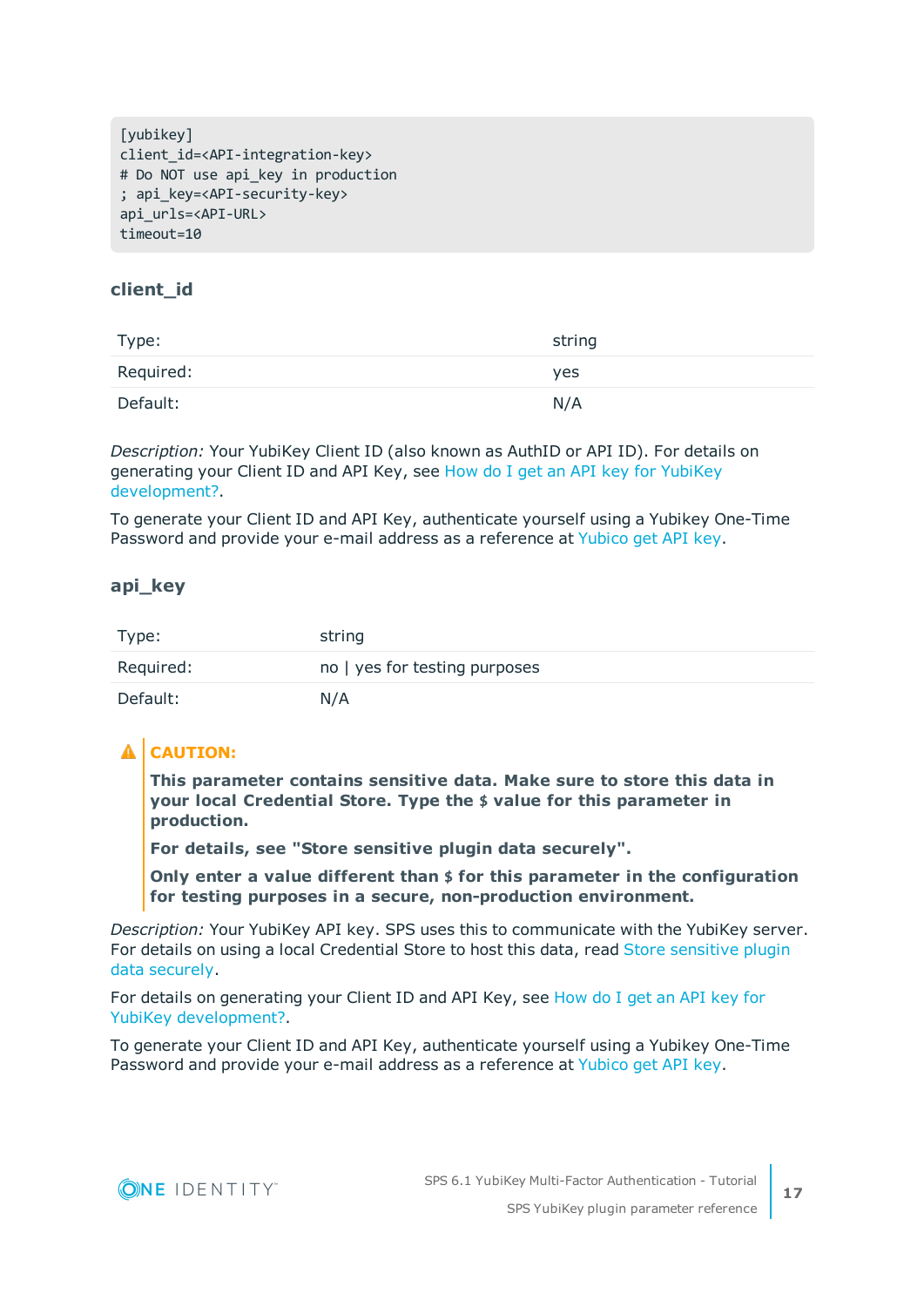# **A** CAUTION:

**According to the current YubiKey policies, your API token expires if it is not used for 30 days. Make sure that you use it regularly, because SPS will reject your sessions if the API token is expired.**

### **api\_urls**

| Type:     | string |
|-----------|--------|
| Required: | no     |
| Default:  | N/A    |

*Description:* The default configuration uses Yubico's Cloud validation servers. You can also host your own YubiKey validation server. For details on hosting your own server, see YubiKey OTP [Validation](https://developers.yubico.com/yubikey-val/) Server. If you decide to host your own, use this option to enter a comma-separated list of URLs that point to a YubiKey validation service. Multiple URLs will be attempted in parallel, the first response wins.

#### **timeout**

| Type:     | integer [seconds] |
|-----------|-------------------|
| Required: | no                |
| Default:  | 10                |

<span id="page-17-0"></span>*Description:* How long the plugin waits for YubiKey server to respond.

# **[auth]**

This section contains the options related to authentication.

# **Declaration**

[auth] prompt=Press Enter for push notification or type one-time password: disable\_echo=yes

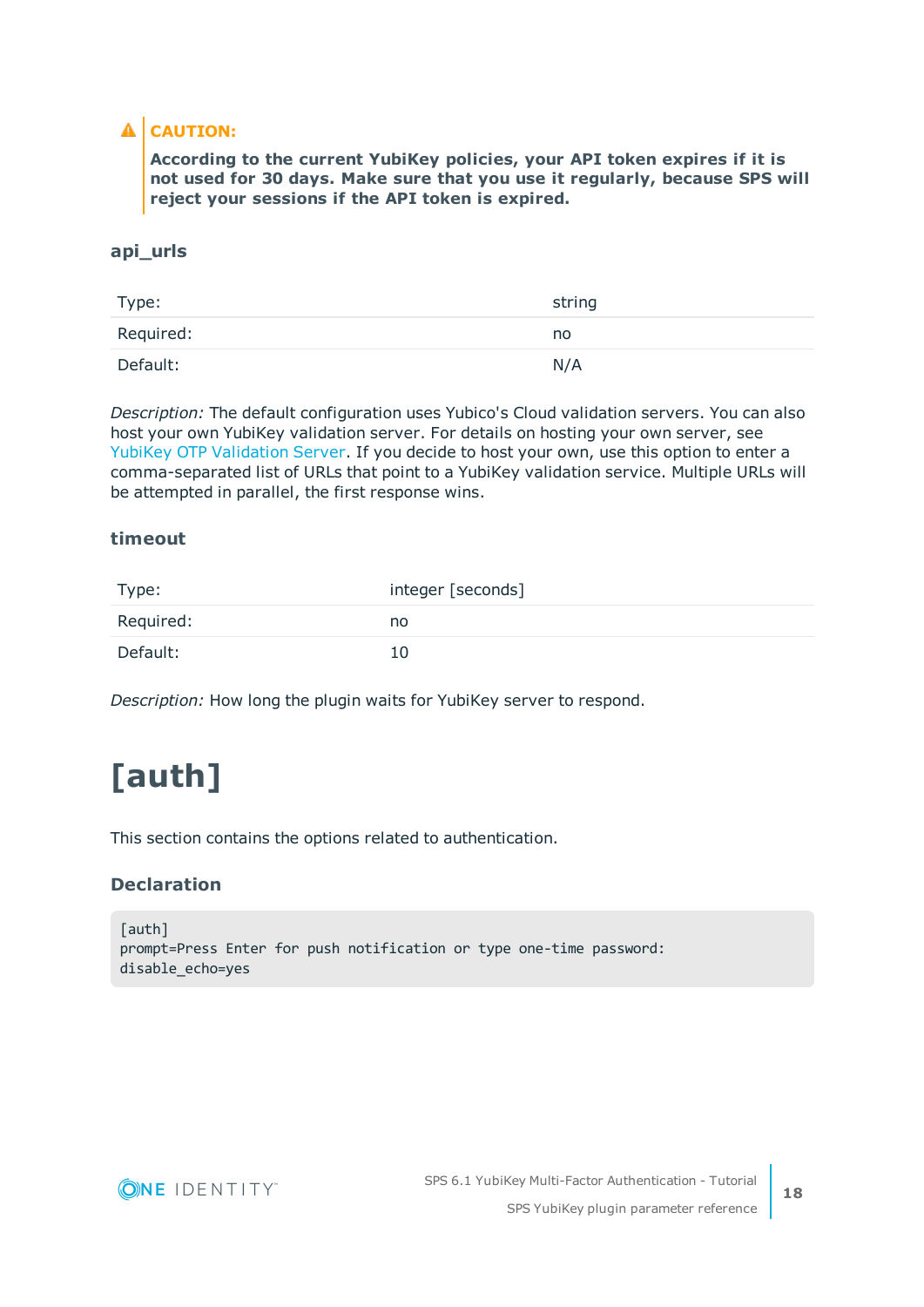### **prompt**

| Type:     | string                                                       |
|-----------|--------------------------------------------------------------|
| Required: | no                                                           |
| Default:  | Press Enter for push notification or type one-time password: |

*Description:* SPS displays this text to the user in a terminal connection to request an OTP interactively. The text is displayed only if the user uses an OTP-like factor, and does not send the OTP in the connection request.

#### **disable\_echo**

| Type:     | boolean (yes no) |
|-----------|------------------|
| Required: | no               |
| Default:  | no               |

*Description:* For better security, you can hide the characters (OTP or password) that the user types after the prompt. To hide the characters (replace them with asterisks), set disable\_echo to yes.

# <span id="page-18-0"></span>**[connection\_limit by=client\_ip\_ gateway\_user]**

This section contains the options related to limiting parallel sessions.

# **Declaration**

```
[connection_limit by=client_ip_gateway_user]
limit=0
```
#### **limit**

| Type:     | integer |
|-----------|---------|
| Required: | no      |
| Default:  |         |

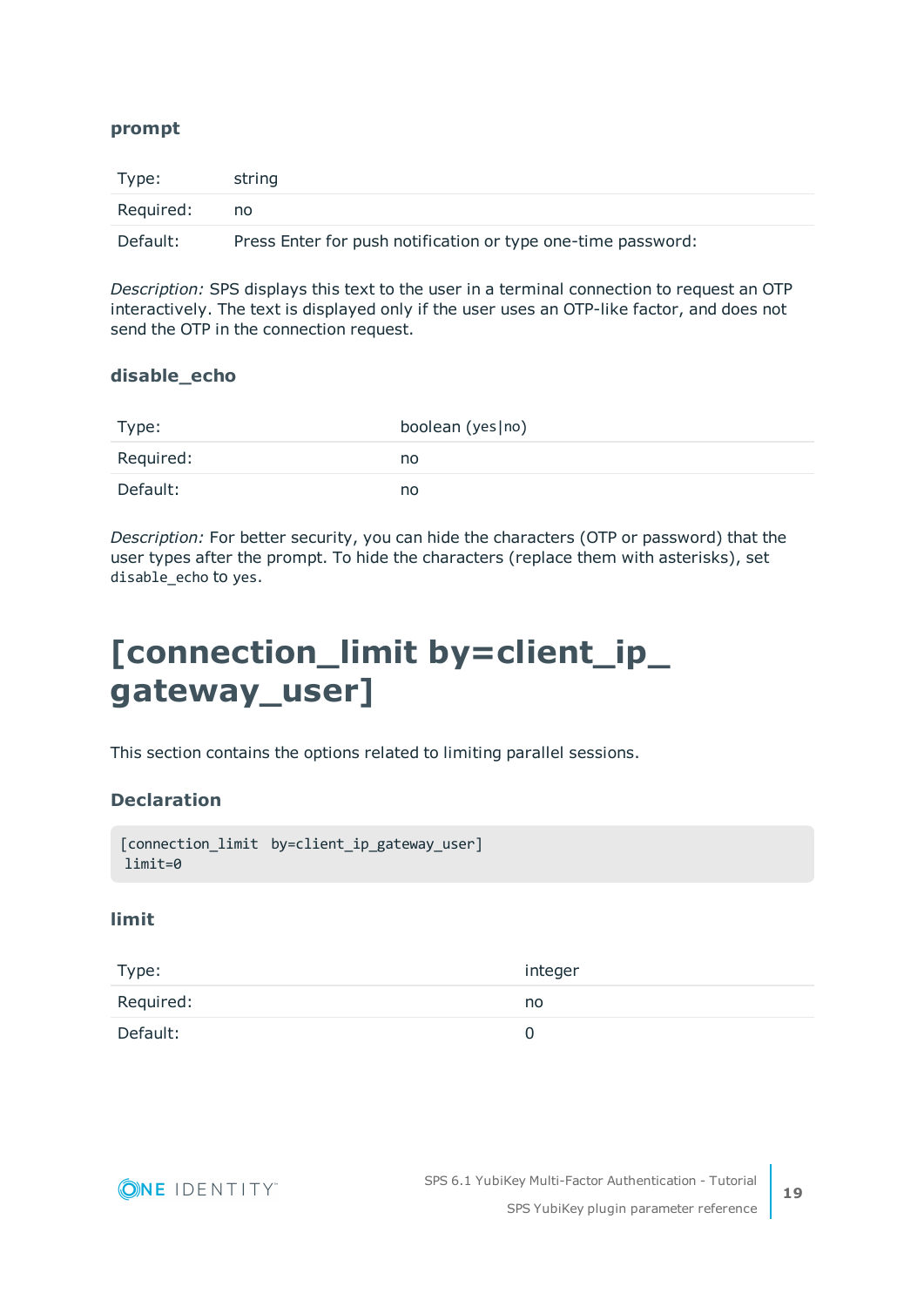*Description:* To limit the number of parallel sessions the gateway user can start from a given client IP address, configure limit. For an unlimited number of sessions, type 0.

# <span id="page-19-0"></span>**[authentication\_cache]**

This section contains the settings that determine how soon after performing a 2FA/MFA authentication the user must repeat the authentication when opening a new session.

After the first YubiKey authentication of the user, SPS will not request a new YubiKey authentication from the user as long as the new authentications happen within soft timeout seconds from each other. After the hard timeout expires (measured from the first YubiKey login of the user), SPS will request a new YubiKey authentication.

In other words, after opening the first session and authenticating on YubiKey, the user can keep opening other sessions without having to authenticate again on YubiKey as long as the time between opening any two sessions is less than soft timeout, but must authenticate on YubiKey if [hard\\_timeout](#page-20-1) expires.



### **Declaration**

```
[authentication_cache]
soft_timeout=15
hard_timeout=90
conn_limit=5
```
### <span id="page-19-1"></span>**soft\_timeout**

| Type:     | integer [in seconds]     |
|-----------|--------------------------|
| Required: | yes, if you want caching |
| Default:  | N/A                      |

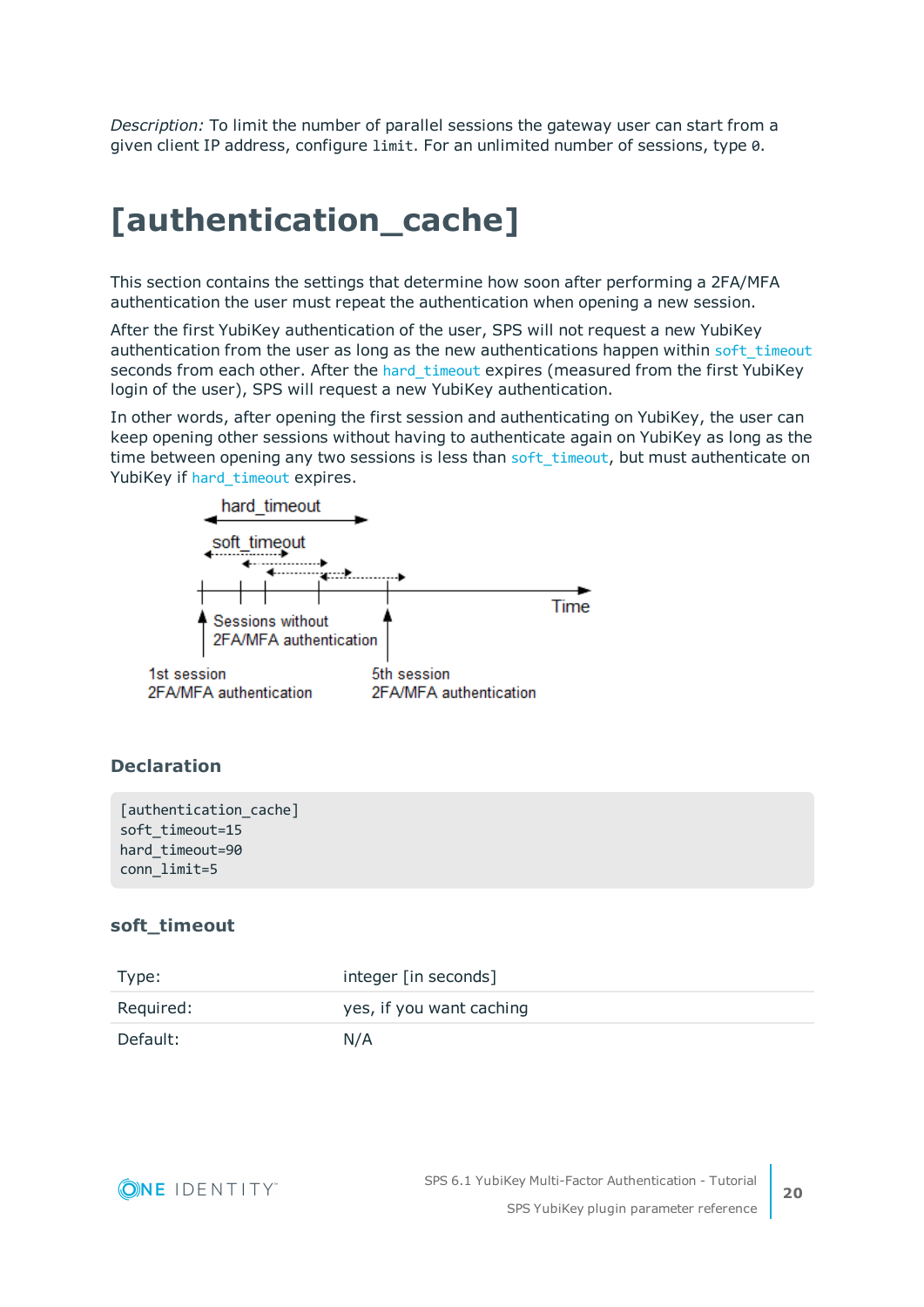*Description:* The time in seconds after which the SPS plugin requires a new YubiKey authentication for the next new session of the user, unless the user successfully authenticates another session within this period.

### <span id="page-20-1"></span>**hard\_timeout**

| Type:     | integer [in seconds]     |
|-----------|--------------------------|
| Required: | yes, if you want caching |
| Default:  | N/A                      |

*Description:* The time in seconds after which the SPS plugin requires a new YubiKey authentication for the next new session of the user. The time is measured from the last YubiKey authentication of the user.

#### **conn\_limit**

Type: Type: integer [number of]

*Description:* The cache can be used conn\_limit times without multi-factor authentication. If the number of logins exceeds this number, the plugin will request multi-factor authentication again. If this parameter is not set, the number of logins from cache are unlimited.

# <span id="page-20-0"></span>**[WHITELIST]**

Having to perform multi-factor authentication to a remote server every time the user opens a session can be tedious and inconvenient for the users, and can impact their productivity. SPS offers the following methods to solve this problem:

- In SPS, the Connection policy determines the type of authentication required to access a server. If you do not need multi-factor authentication for accessing specific servers, configure your Connection policies accordingly.
- If the user opens a new session within a short period, they can do so without having to perform multi-factor authentication. After this configurable grace period expires, the user must perform multi-factor authentication to open the next session. For details, see [authentication cache].
- The [whitelist source=user list] and [whitelist source=ldap server group] sections allow configuring authentication whitelists and blacklists based on a **User List** policy or an **LDAP Server** policy. These two sections are independent, therefore any of the two can be configured and, for example, can create break-glass access for specific users to allow them to bypass YubiKey authentication.

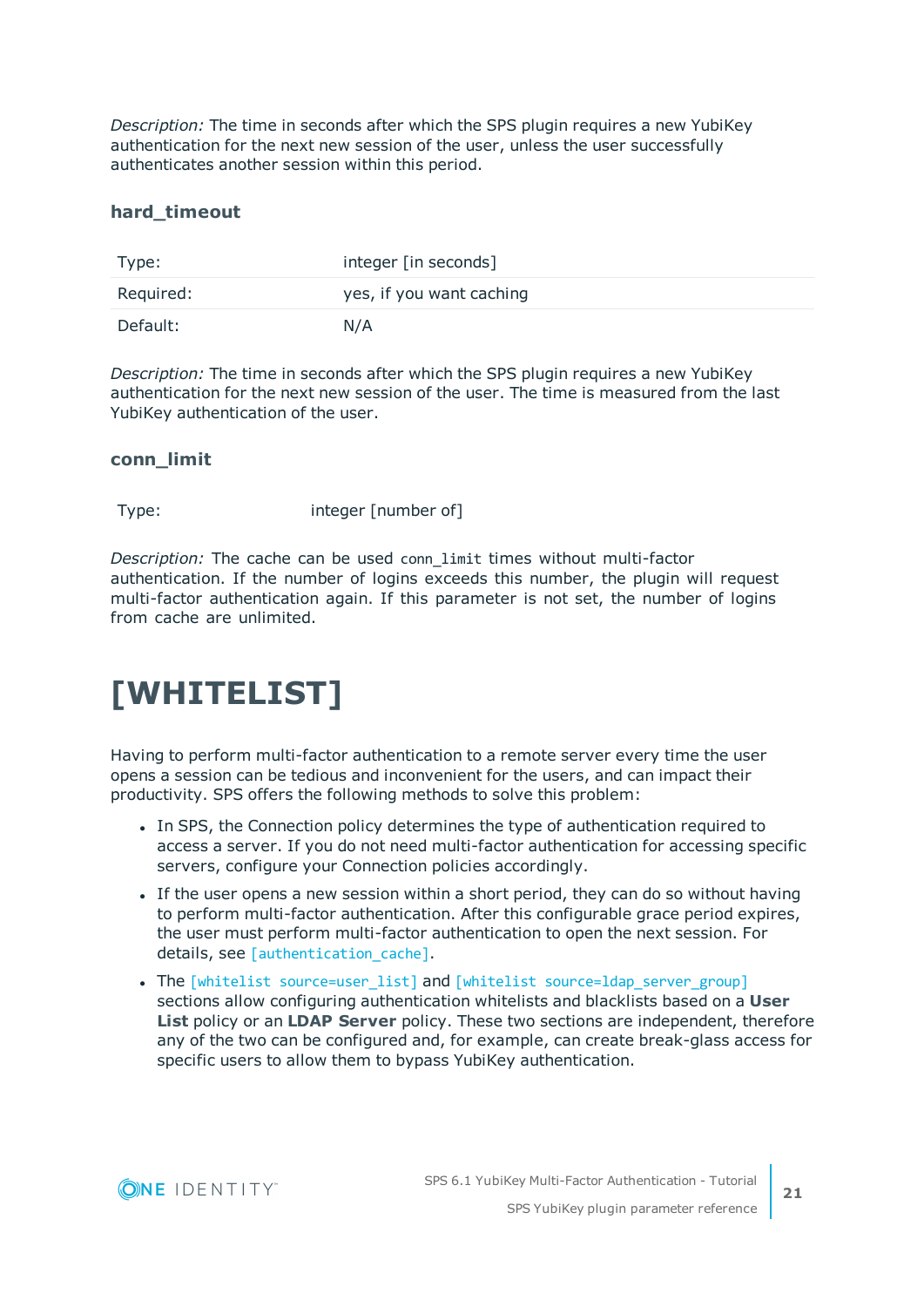# <span id="page-21-0"></span>**[whitelist source=user\_list]**

The [whitelist source=user\_list] section allows whitelisting users based on a **User List** policy configured in SPS (**Policies > User Lists**). To enable this whitelist, configure one of the use cases below.

# $\bullet$  NOTE:

The user names are compared to the **User List** in a case-sensitive manner.

# **Declaration**

```
[whitelist source=user list]
name=<name-of-user-list-policy>
```
For details on creating user lists, see ["Creating](https://support.oneidentity.com/technical-documents/safeguard-for-privileged-sessions/6.1.0/administration-guide/general-connection-settings/creating-and-editing-user-lists/) and editing user lists" in the [Administration](https://support.oneidentity.com/technical-documents/safeguard-for-privileged-sessions/6.1.0/administration-guide/general-connection-settings/creating-and-editing-user-lists/) Guide.

#### <span id="page-21-1"></span>**name**

| Type:     | string |
|-----------|--------|
| Required: | no     |
| Default:  | N/A    |

*Description:* The name of a **User List** policy containing gateway users configured on SPS (**Policies > User Lists**). You can use this option to selectively require multifactor authentication for your users (for example, to create break-glass access for specific users).

### **Use case #1: Allow no user except certain users**

To allow specific users to connect without providing YubiKey credentials, the **User List** policy should have the following settings:

- <sup>l</sup> Set **Allow** to **No user** and list the users in the **Except** list.
- <sup>l</sup> Then type the name of this **User List** policy as the value of the [name](#page-21-1) parameter.

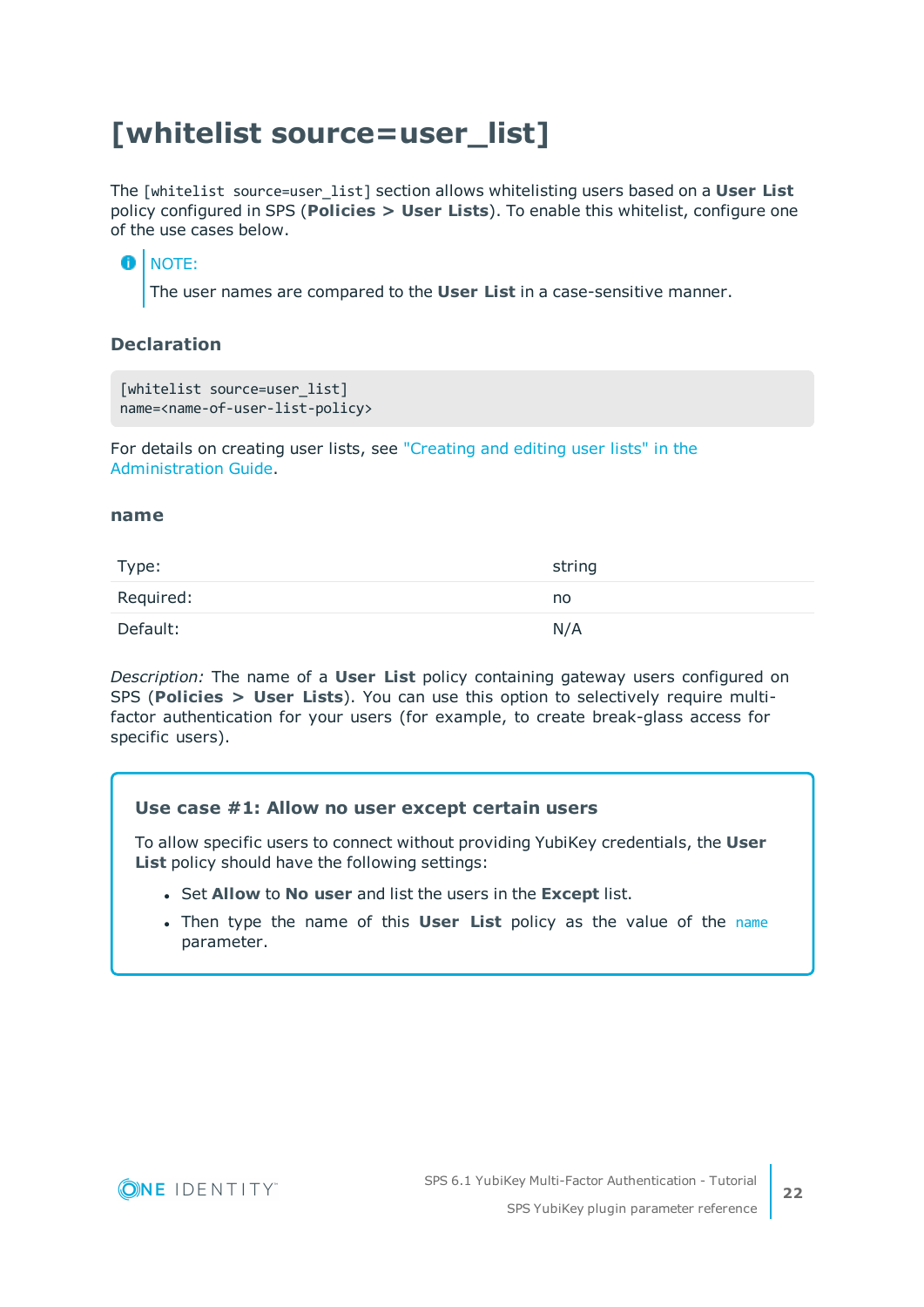### **Use case #2: Allow all users except certain users**

To enforce YubiKey authentication for selected users, the **User List** policy should have the following settings:

- <sup>l</sup> Set **Allow** to **All users** and list the users in the **Except** list.
- <sup>l</sup> Then type the name of this **User List** policy as the value of the [name](#page-21-1) parameter.

# <span id="page-22-0"></span>**[whitelist source=ldap\_server\_group]**

The [whitelist source=ldap\_server\_group] section allows whitelisting users based on **LDAP Server** group membership. To enable this whitelist, configure one of the use cases below.

#### 6 NOTE:

The user names and groups are compared in LDAP in a case-insensitive manner.

# **Declaration**

```
[whitelist source=ldap server group]
allow=<no_user-or-all_users>
except=<group-1>,<group-2>
```
### <span id="page-22-2"></span>**allow**

| Type:     | string (all_users   no_users) |
|-----------|-------------------------------|
| Required: | no                            |
| Default:  | N/A                           |

*Description:* This parameter defines whether to allow all users or no user to connect without providing YubiKey credentials. Used together with the [except](#page-22-1) parameter, you can define specific LDAP/AD group(s) that are exempt from this rule.

#### <span id="page-22-1"></span>**except**

| Type:     | string |
|-----------|--------|
| Required: | no     |
| Default:  | N/A    |

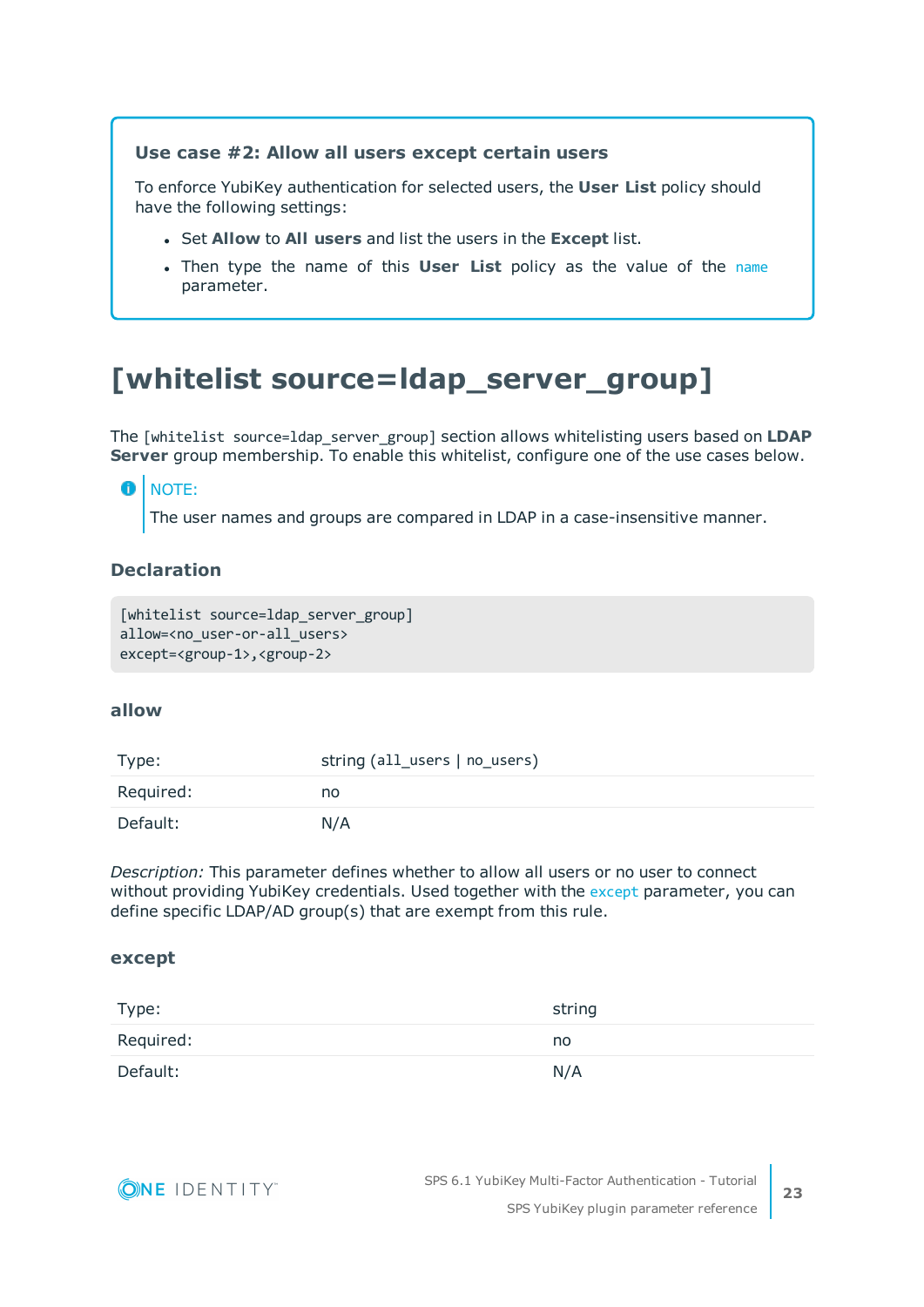*Description:* This parameter defines those specific LDAP/AD group(s) that are exempt from the rule defined by the [allow](#page-22-2) parameter.

#### **Use case #1: Allow no user except members of specific group(s)**

To allow members of specific LDAP/AD group(s) to connect without providing YubiKey credentials, type the names of these LDAP/AD groups as values of the except parameter and set the allow parameter to no\_user:

[whitelist source=ldap server group] allow=<no\_user> except=<group-1>,<group-2>

You must configure the name of the LDAP Server policy in the [1dap\_server] section.

### **Use case #2: Allow all users except members of specific group(s)**

To enforce YubiKey authentication only on members of specific LDAP/AD group(s), type the names of these LDAP/AD groups as values of the except parameter and set the allow parameter to all users:

[whitelist source=ldap server group] allow=<all users> except=<group-1>,<group-2>

You must configure the name of the LDAP Server policy in the [1dap\_server] section.

# <span id="page-23-0"></span>**[USERMAPPING]**

By default, SPS assumes that the RADIUS server username of the user is the same as the gateway username (that is, the username the user used to authenticate on SPS during the gateway authentication). To identify the users, SPS uses the username (login) field in RADIUS server, which is an email address.

If the gateway usernames are different from the RADIUS server usernames, you must configure the SPS RADIUS plugin to map the gateway usernames to the RADIUS server usernames. You can use the following methods:

- Explicit mapping: [usermapping [source=explicit\]](#page-24-0)
- LDAP server mapping: [\[usermapping](#page-25-0) source=ldap]

To look up the YubiKey username of the user from an LDAP/Active Directory database, configure the [usermapping [source=ldap\\_server\]](#page-25-0) section of the SPS YubiKey

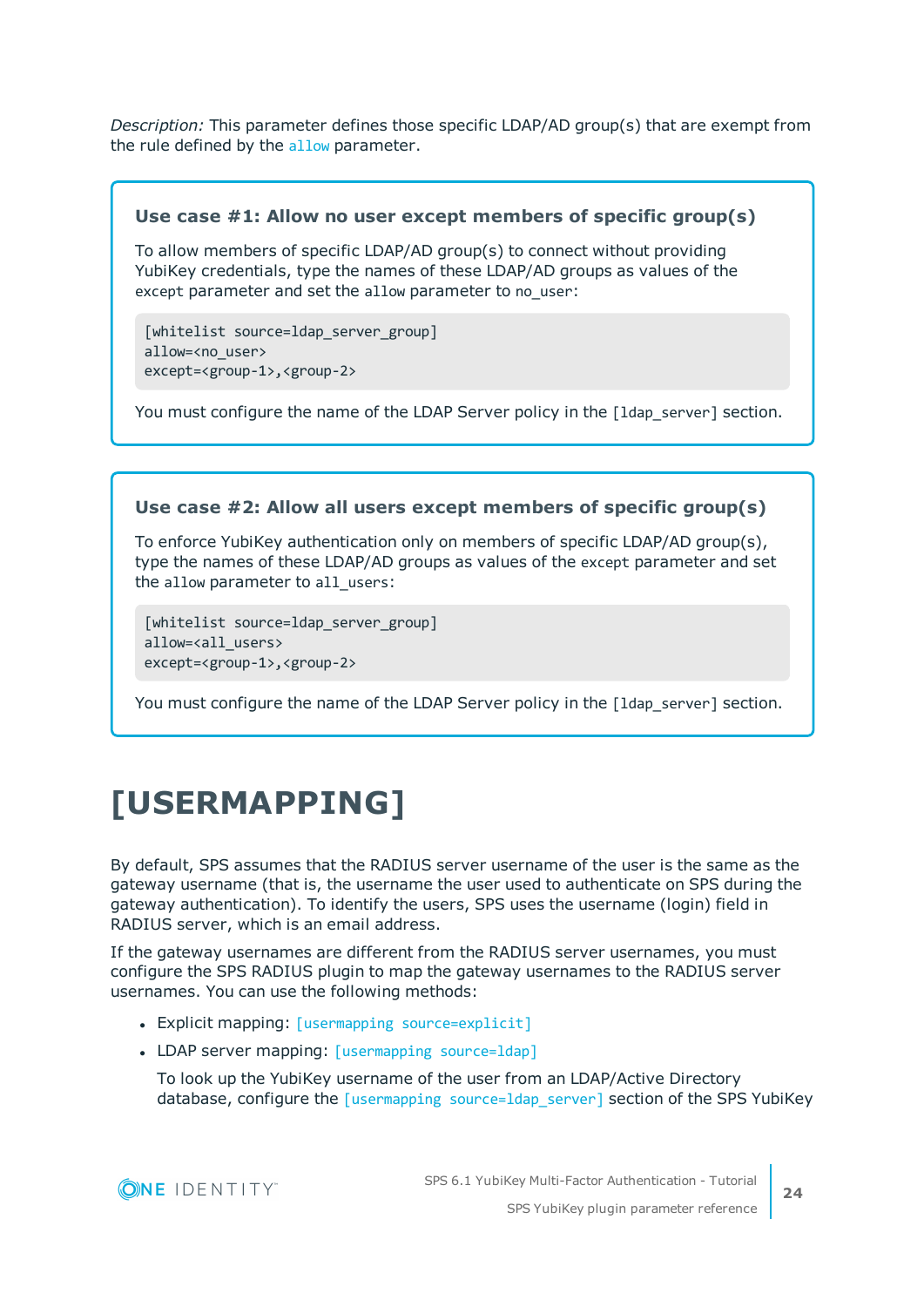plugin. Typically, the SPS plugin queries the email address corresponding to the username from your LDAP or Active Directory database.

If the YubiKey service requires the use of domain name in the external YubiKey identity, configure the [append\\_domain](#page-26-1) parameter in the [\[username\\_transform\]](#page-25-1) section. In this case, SPS automatically appends the @ character and the value of this option to the username from the session, and uses the resulting username on the YubiKey server to authenticate the user. For example, if the domain is set to append\_domain: example.com and the username is Example.User, the SPS plugin will look for the user Example.User@example.com on the YubiKey server.

If you configure both the [append\\_domain](#page-26-1) parameter in the [\[username\\_transform\]](#page-25-1) section and the [usermapping source=1dap\_server] section of the SPS YubiKey plugin, SPS appends the  $\omega$  character and the value of the append domain parameter to the value retrieved from the LDAP database.

The Explicit method has priority over the LDAP server method.

If you have configured neither the append domain parameter nor any of the [USERMAPPING] sections, SPS assumes that the RADIUS username of the user is the same as the gateway username.

# <span id="page-24-0"></span>**[usermapping source=explicit]**

To map the gateway user name to an external YubiKey identity, configure the following name-value pairs.

# **Declaration**

```
[usermapping source=explicit]
<example-user-1>=<ID-1>
<example-user-2>=<ID-2>
```
### **<exampleuser>**

| Type:     | string |
|-----------|--------|
| Required: | no     |
| Default:  | N/A    |

*Description:* To map the gateway user name to an external YubiKey identity, configure the name-value pairs in the following way:

- Type the gateway user name instead of  $\epsilon$  example-user-1>.
- Type the external YubiKey ID instead of  $\langle$ ID-1>.

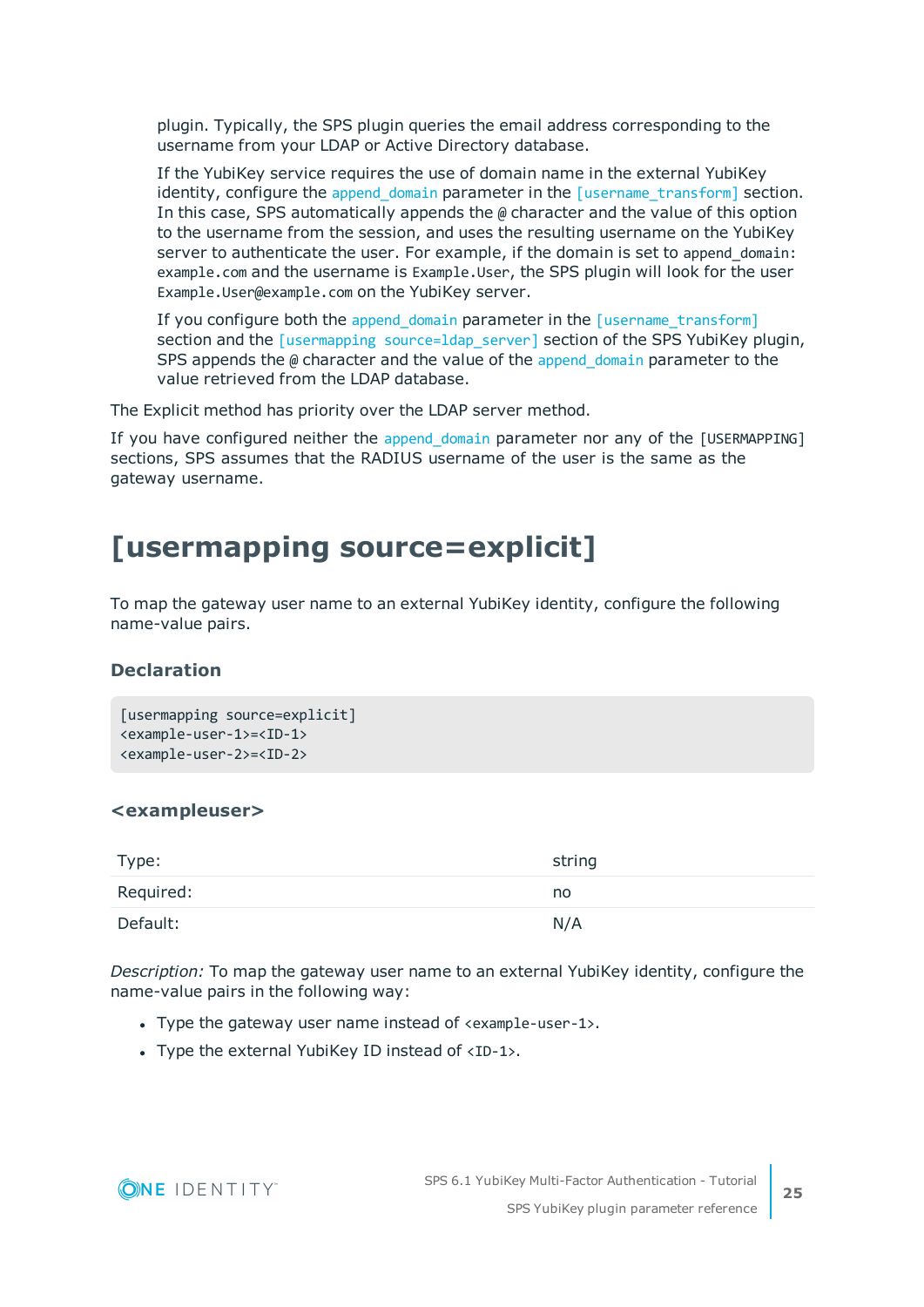O NOTE:

> Use this option only if there are not only a few users, or for testing purposes. If there are too many users, it can cause performance issues.

# <span id="page-25-0"></span>**[usermapping source=ldap\_server]**

To look up the YubiKey username of the user from an LDAP/Active Directory database, configure the [usermapping [source=ldap\\_server\]](#page-25-0) section of the SPS YubiKey plugin. Typically, the SPS plugin queries the email address corresponding to the username from your LDAP or Active Directory database.

### **Declaration**

[usermapping source=ldap server] user attribute=description

You must configure the name of the LDAP Server policy in the  $\lceil \text{ldap} \rceil$  section.

If you configure both the append domain parameter in the  $[$ username transform] section and the [usermapping [source=ldap\\_server\]](#page-25-0) section of the SPS YubiKey plugin, SPS appends the  $\omega$ character and the value of the append domain parameter to the value retrieved from the LDAP database.

#### **user\_attribute**

| Type:     | string |
|-----------|--------|
| Required: | no     |
| Default:  | N/A    |

*Description:* The user\_attribute must be an LDAP/AD user attribute (with a non-empty UTF8 attribute string) that contains the external identity. For example, description, cn, mail. For a complete list see the User [class](https://docs.microsoft.com/en-gb/windows/desktop/ADSchema/c-user) section of the Active Directory Schema document.

# <span id="page-25-1"></span>**[username\_transform]**

This section contains username transformation-related settings.

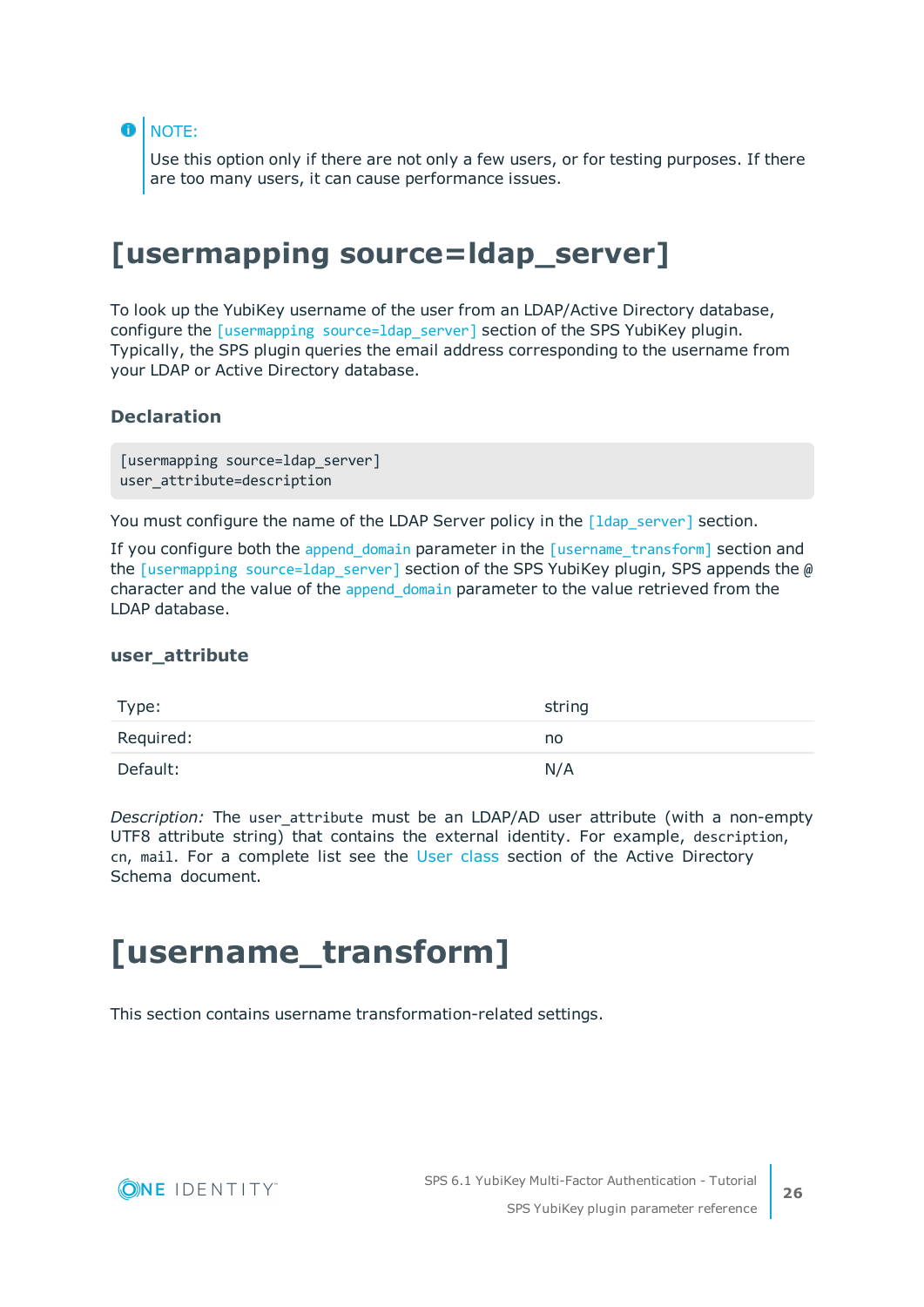# **Declaration**

```
[username transform]
append domain=<domain-without-@-character>
```
If you have configured [\[USERMAPPING\]](#page-23-0), the [username\_transform] process will run after the [\[USERMAPPING\]](#page-23-0) process.

### <span id="page-26-1"></span>**append\_domain**

| Type:     | string (nonrequired, no default) |
|-----------|----------------------------------|
| Required: | no                               |
| Default:  | N/A                              |

#### *Description:*

If the YubiKey service requires the use of domain name in the external YubiKey identity, configure the append domain parameter in the [\[username\\_transform\]](#page-25-1) section. In this case, SPS automatically appends the  $\omega$  character and the value of this option to the username from the session, and uses the resulting username on the YubiKey server to authenticate the user. For example, if the domain is set to append\_domain: example.com and the username is Example.User, the SPS plugin will look for the user Example.User@example.com on the YubiKey server.

If you configure both the [append\\_domain](#page-26-1) parameter in the [\[username\\_transform\]](#page-25-1) section and the [usermapping source=1dap\_server] section of the SPS YubiKey plugin, SPS appends the  $\omega$ character and the value of the append domain parameter to the value retrieved from the LDAP database.

# <span id="page-26-0"></span>**[ldap\_server]**

The LDAP Server policy that you want to use in an LDAP server usermapping source or an LDAP server group whitelist source. Required if you have configured [\[usermapping](#page-25-0)] [source=ldap\\_server\]](#page-25-0) on page 26 and [whitelist [source=ldap\\_server\\_group\]](#page-22-0) on page 23.

# **Declaration**

```
[ldap server]
name=<name-of-LDAP-server-policy>
```
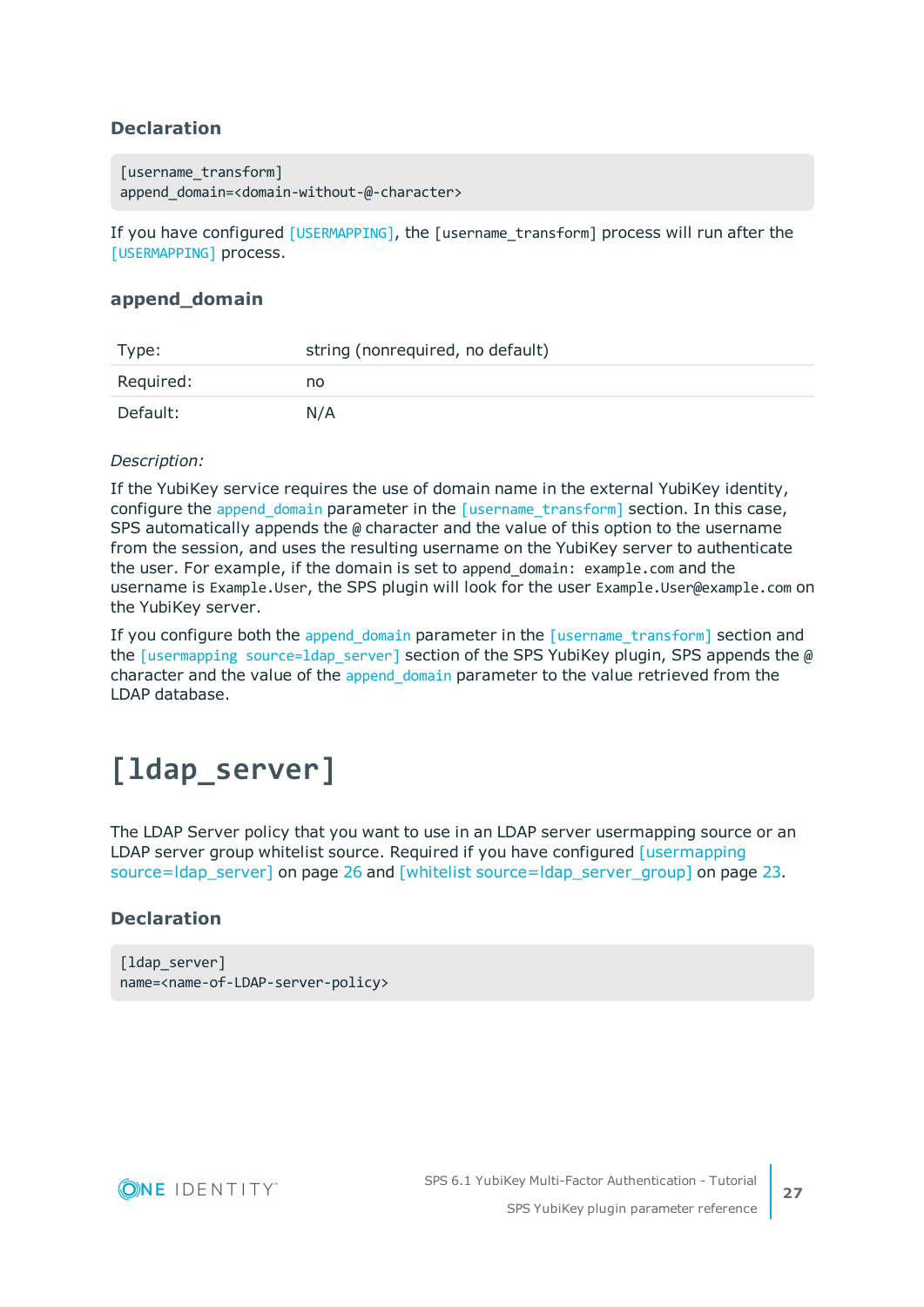#### **name**

| Type:     | string      |
|-----------|-------------|
| Required: | conditional |
| Default:  | N/A         |

*Description:* The name of a configured LDAP Server policy in SPS. For details on configuring LDAP policies, see ["Authenticating](https://support.oneidentity.com/technical-documents/safeguard-for-privileged-sessions/6.1.0/administration-guide/general-connection-settings/authenticating-users-to-an-ldap-server/) users to an LDAP server" in the [Administration](https://support.oneidentity.com/technical-documents/safeguard-for-privileged-sessions/6.1.0/administration-guide/general-connection-settings/authenticating-users-to-an-ldap-server/) Guide.

# <span id="page-27-0"></span>**[credential\_store]**

This section contains settings related to storing sensitive information of the plugin.

### **Declaration**

[credential\_store] name=<name-of-credential-store-policy-that-hosts-sensitive-data>

#### <span id="page-27-2"></span>**name**

| Type:     | string |
|-----------|--------|
| Required: | no     |
| Default:  | N/A    |

*Description:* The name of a local Credential Store policy configured on SPS. You can use this Credential Store to store sensitive information of the plugin in a secure way (for example, the api key value in the [yubikey] section).

<span id="page-27-1"></span>For details, see Store [sensitive](#page-31-0) plugin data securely.

# **[logging]**

This section contains logging-related settings.

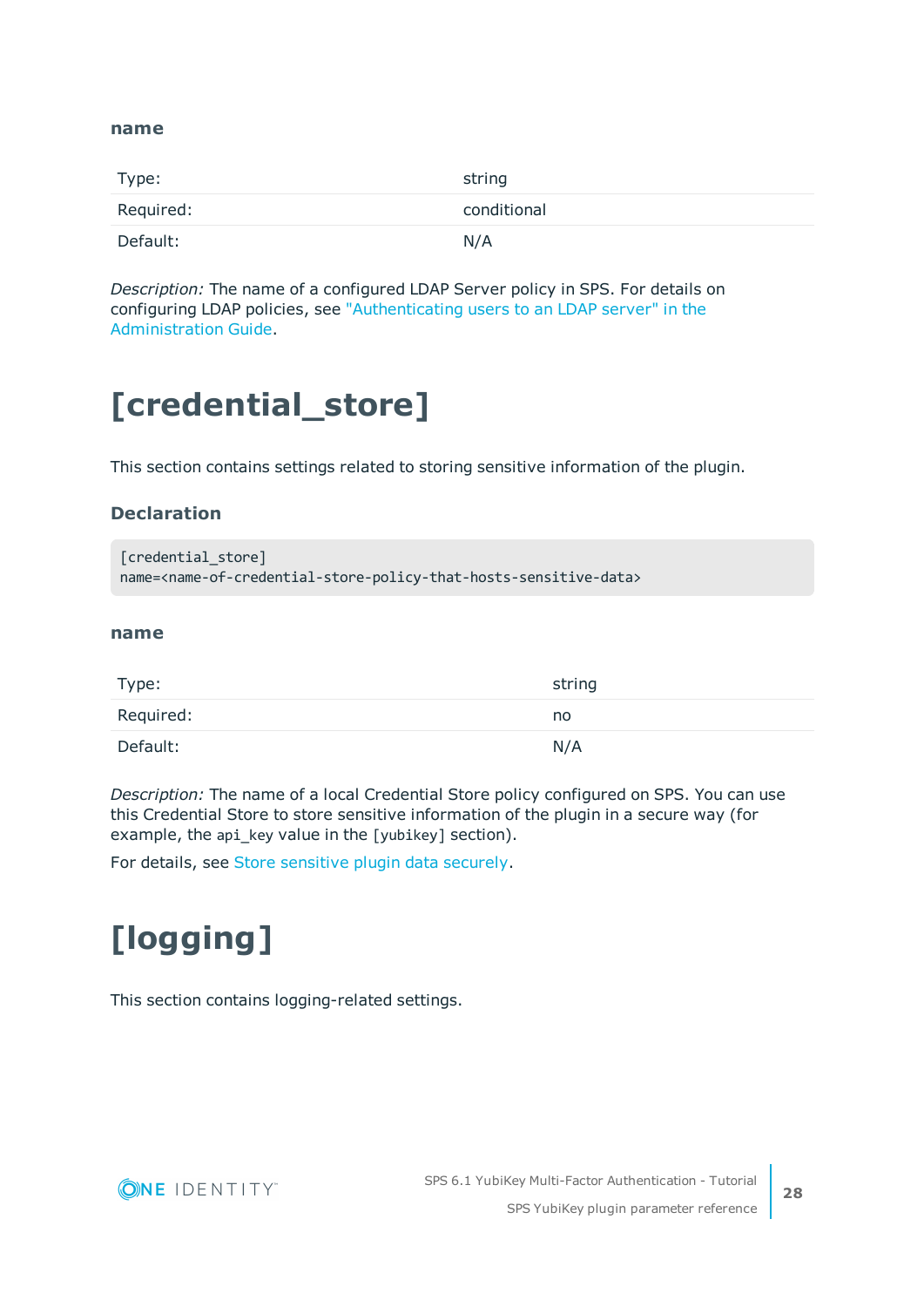# **Declaration**

| [logging]<br>log_level=info |  |  |
|-----------------------------|--|--|
|                             |  |  |

### **log\_level**

| Type:     | integer or string |
|-----------|-------------------|
| Required: | no                |
| Default:  | info              |

*Description:* The logging verbosity of the plugin. The plugin sends the generated log messages to the SPS syslog system. You can check the log messages in the **Basic settings > Troubleshooting > View log files** section of the SPS web interface. To show only the messages generated by the plugins, filter on the plugin: string.

The possible values are:

- debug
- $\cdot$  info
- $\bullet$  warning
- $\cdot$  error
- critical

<span id="page-28-0"></span>For details, see Python logging API's log levels: [Logging](https://docs.python.org/2/library/logging.html#logging-levels) Levels.

# **[https\_proxy]**

This section contains HTTPS proxy-related settings.

# **Declaration**

```
[https_proxy]
server=<proxy-server-name-or-ip>
port=3128
```
#### **server**

Type: which is a string string to the string string string in the string string  $\sim$ 

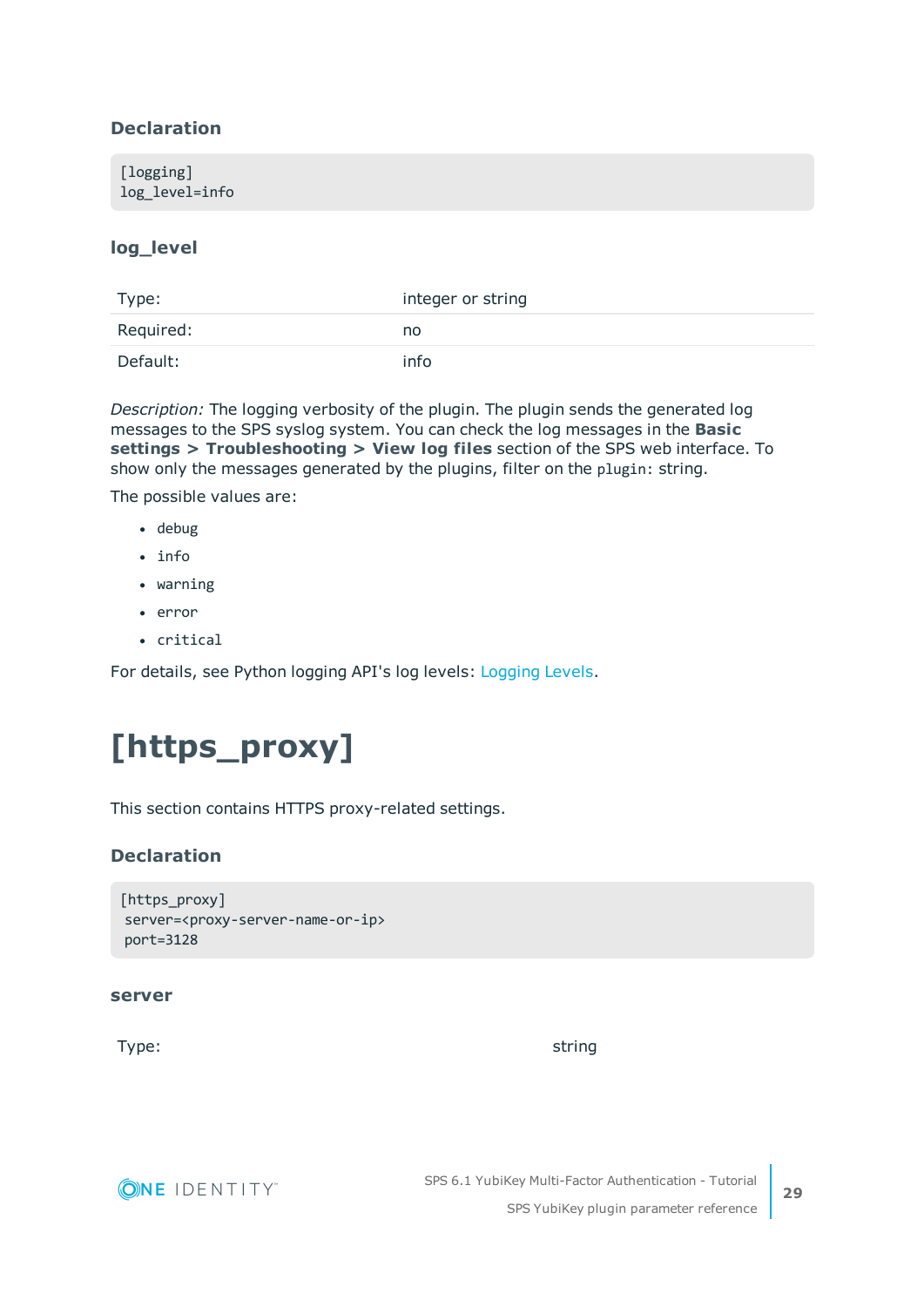| Required: | no  |
|-----------|-----|
| Default:  | N/A |

*Description:* The name or IP address of the HTTPS proxy server.

#### **name**

| Type:     | integer |
|-----------|---------|
| Required: | no      |
| Default:  | 3128    |

<span id="page-29-0"></span>*Description:* The port number of the HTTPS proxy server.

# **[question\_1]**

### $\bullet$  NOTE:

To configure this optional section, contact our [Support](https://support.oneidentity.com/one-identity-safeguard-for-privileged-sessions) Team.

To request additional information from the user (for example, ticket number), define one or more [question\_] section (for example, [question\_1], [question\_2]). The user input will be stored under the value of key in the questions section of the session cookie.

*Description:* Used for communication between plugins. This is an interactive request/response right after authentication in order to supply data to Credential Store plugins. The question is transferred to the session cookie and all hooks of all plugins receive it.

For example, if you have an external authenticator app, you do not have to wait for the question to be prompted but can authenticate with a one-time password:

ssh otp=123456@root@scb

Name subsequent questions with the appropriate number (for example, [question 1], [question 2], and so on).

For details, see "Performing [authentication](https://support.oneidentity.com/technical-documents/safeguard-for-privileged-sessions/6.1.0/administration-guide/advanced-authentication-and-authorization-techniques/integrating-external-authentication-and-authorization-systems/performing-authentication-with-aa-plugin-in-terminal-connections/) with AA plugin in terminal connections" in the [Administration](https://support.oneidentity.com/technical-documents/safeguard-for-privileged-sessions/6.1.0/administration-guide/advanced-authentication-and-authorization-techniques/integrating-external-authentication-and-authorization-systems/performing-authentication-with-aa-plugin-in-terminal-connections/) Guide and "Performing [authentication](https://support.oneidentity.com/technical-documents/safeguard-for-privileged-sessions/6.1.0/administration-guide/advanced-authentication-and-authorization-techniques/integrating-external-authentication-and-authorization-systems/performing-authentication-with-aa-plugin-in-remote-desktop-connections/) with AA plugin in Remote Desktop connections" in the [Administration](https://support.oneidentity.com/technical-documents/safeguard-for-privileged-sessions/6.1.0/administration-guide/advanced-authentication-and-authorization-techniques/integrating-external-authentication-and-authorization-systems/performing-authentication-with-aa-plugin-in-remote-desktop-connections/) Guide.

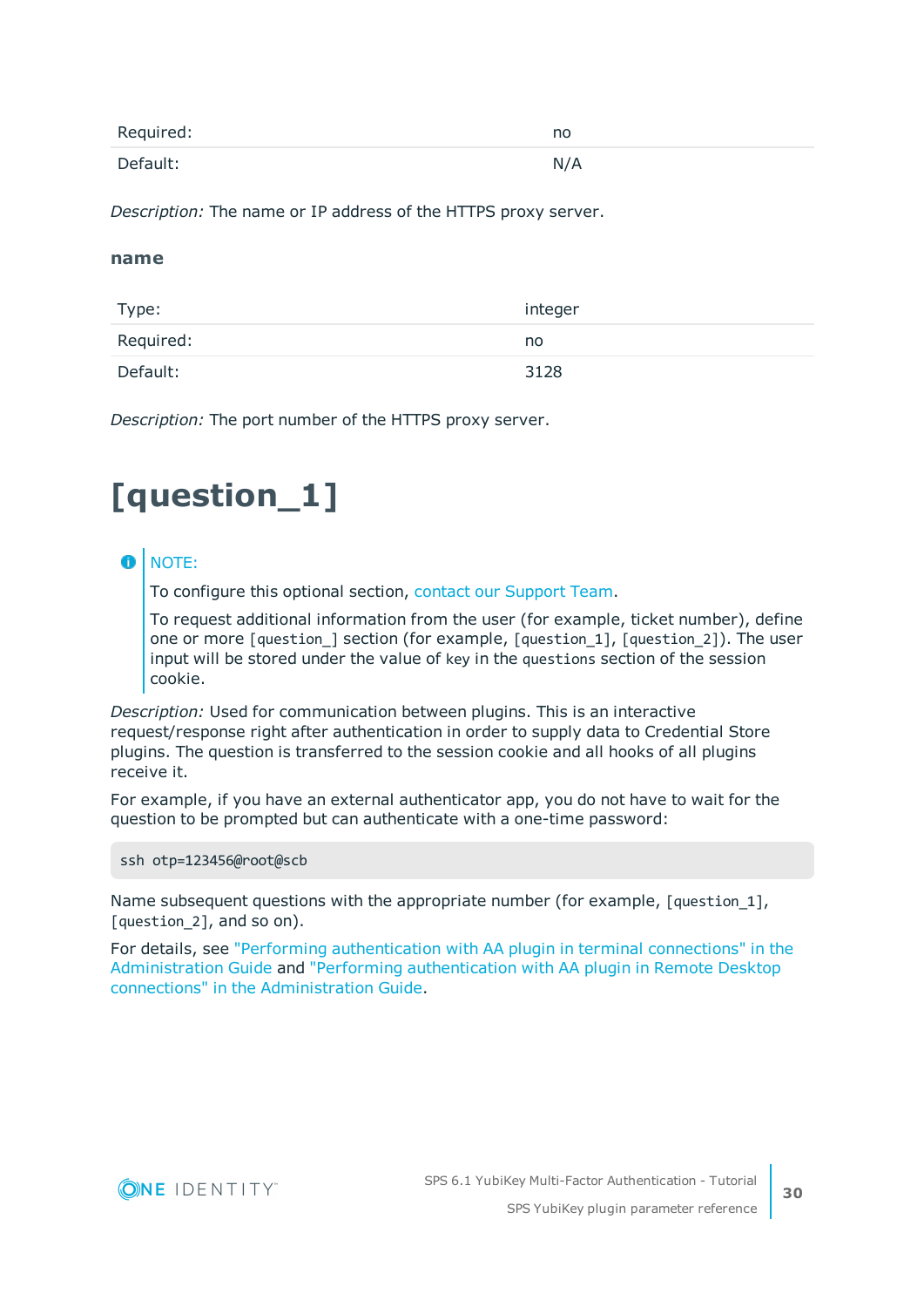### **prompt**

| Type:     | string |
|-----------|--------|
| Required: | yes    |
| Default:  | N/A    |

*Description:* The question itself in text format.

### **key**

| Type:     | string     |
|-----------|------------|
| Required: | <b>yes</b> |
| Default:  | N/A        |

*Description:* The name of the name-value pair.

### **disable\_echo**

| Type:     | boolean (yes   no) |
|-----------|--------------------|
| Required: | no                 |
| Default:  | no                 |

*Description:* Whether the answer to the question is visible (yes), or replaced with asterisks (no).

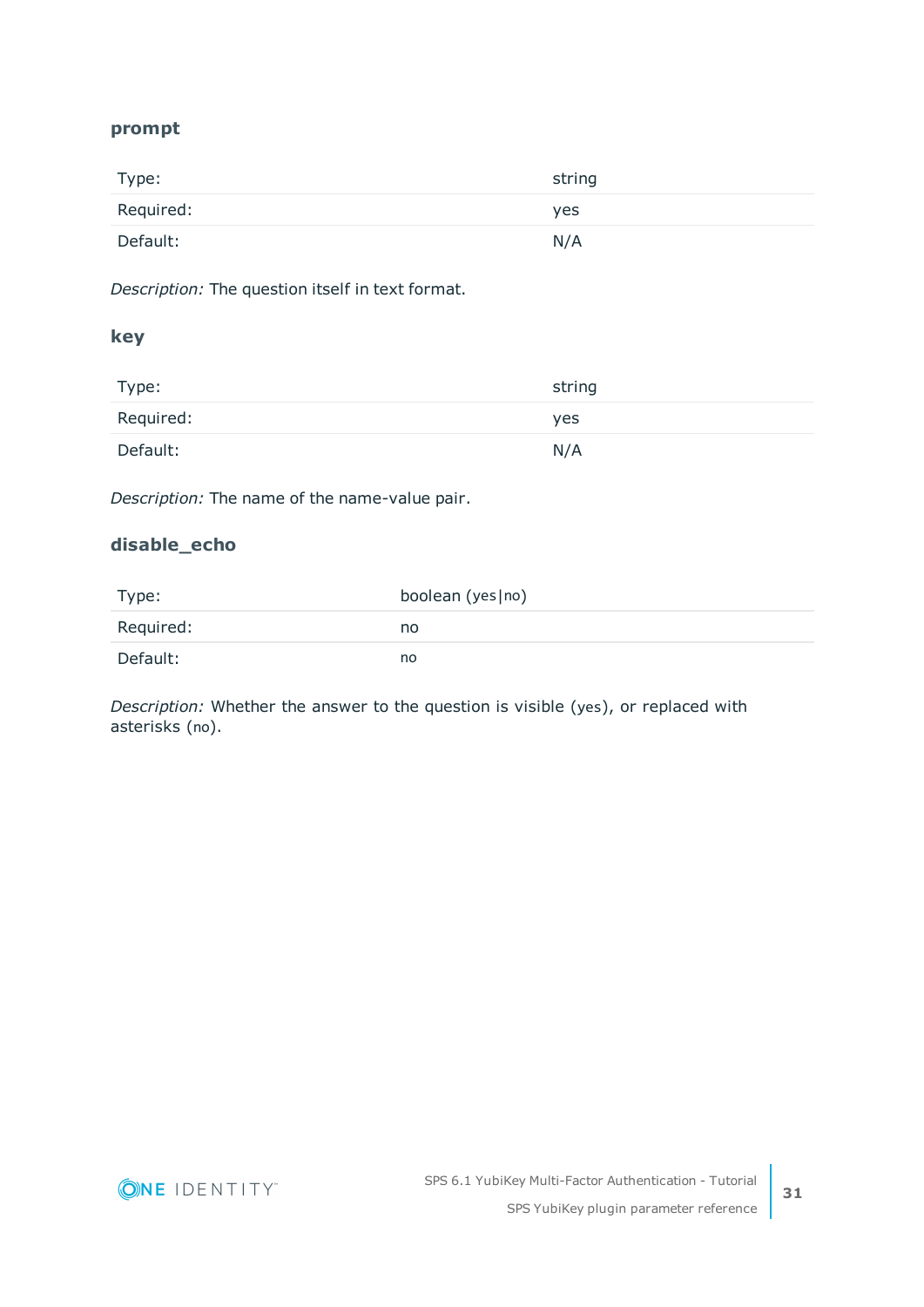# <span id="page-31-0"></span>**Store sensitive plugin data securely**

By default, the configuration of the plugin is stored on SPS in the configuration of SPS. Make sure that you store the sensitive parameters (for example, api key) of the plugin in an encrypted way.

#### *To store sensitive plugin data securely*

1. Log in to SPS, navigate to **Policies > Credential Stores** and create a **Local** Credential Store. For details, see ["Configuring](https://support.oneidentity.com/technical-documents/safeguard-for-privileged-sessions/6.1.0/administration-guide/advanced-authentication-and-authorization-techniques/using-credential-stores-for-server-side-authentication/configuring-local-credential-stores/) local Credential Stores" in the [Administration](https://support.oneidentity.com/technical-documents/safeguard-for-privileged-sessions/6.1.0/administration-guide/advanced-authentication-and-authorization-techniques/using-credential-stores-for-server-side-authentication/configuring-local-credential-stores/) Guide.

Instead of usernames and passwords, you will store the configuration parameters of the plugin in this Credential Store.

- 2. Add the plugin parameters you want to store in an encrypted way to the Credential Store. You can store any configuration parameter of the plugin in the Credential Store, but note that if an option appears in the Credential Store, the plugin will use it. If the same parameter appears in the configuration of the plugin, it will be ignored.
	- **.** Enter the name of the configuration section without the brackets in the Host field (for example, yubikey).
	- <sup>l</sup> Enter the name of the plugin parameter in the **Username** field (for example, api key).
	- <sup>l</sup> Enter the value of the plugin parameter in the **Passwords** field.

**Commit** 

 $\blacksquare$  Click

- 3. Navigate to the configuration of the plugin on the **Policies > AA Plugin Configurations** page.
- 4. In the plugin configuration file, enter the name of the local Credential Store under the [\[credential\\_store\]](#page-27-0) section as the value of the [name](#page-27-2) parameter.
- 5. Enter  $$$  as the value of the parameter storing sensitive data.

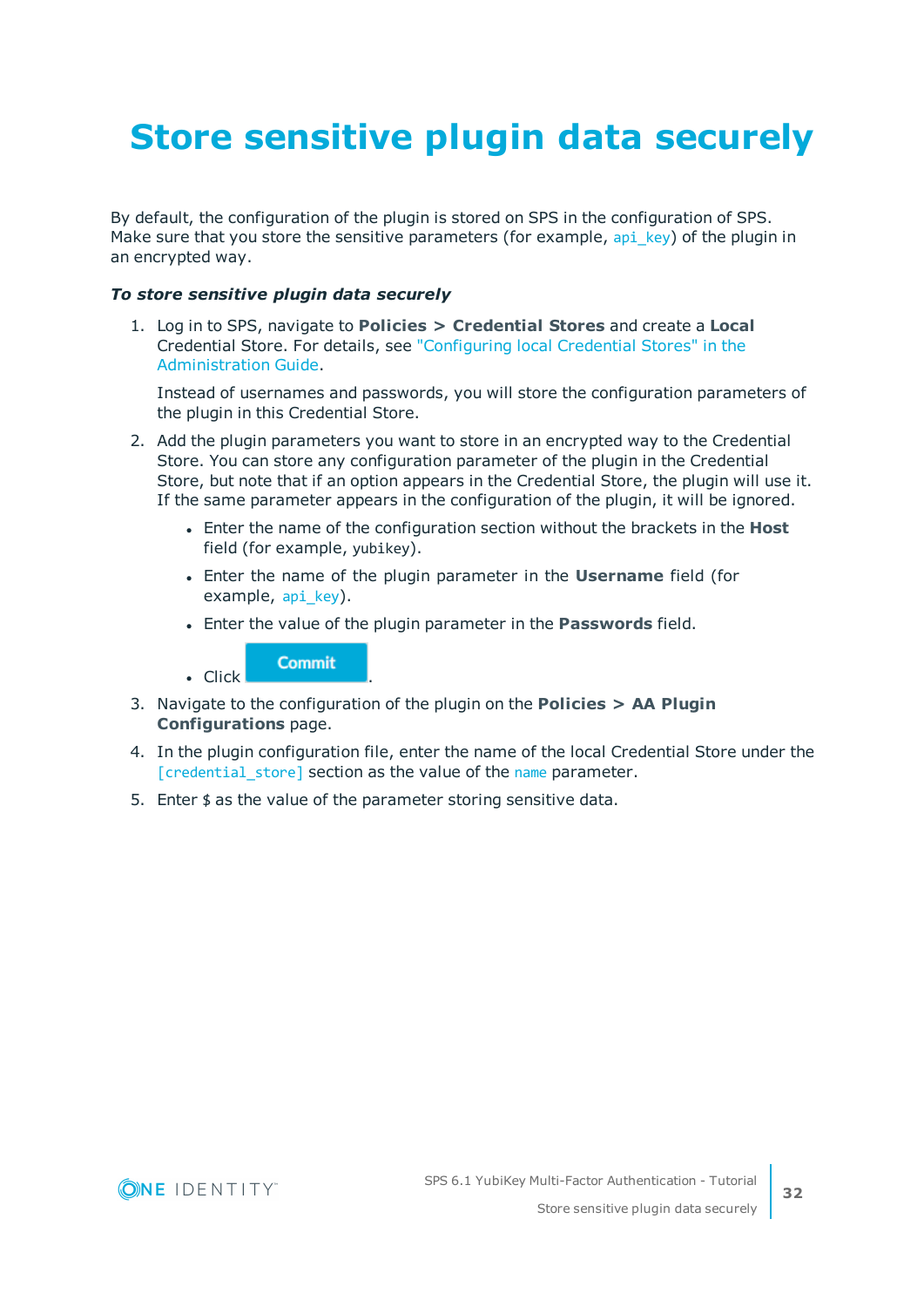# <span id="page-32-0"></span>**Perform multi-factor authentication with the SPS YubiKey plugin in terminal connections**

The following describes how to establish a terminal connection (SSH, TELNET, or TN3270) to a server.

### *To establish a terminal connection (SSH, TELNET, or TN3270) to a server*

1. Connect to the server.

If you can authenticate using an OTP or token, encode the OTP as part of the username. You can use the @ as a field separator.

**Example:**

ssh otp=YOUR-ONE-TIME-PASSWORD@user@server

Replace YOUR-ONE-TIME-PASSWORD with your actual OTP.

- 2. If SPS prompts you for further information, enter the requested information. If you need to authenticate with an OTP, but you have not supplied the OTP in your username, you will be prompted to enter the OTP.
- 3. Authenticate on the server.
- 4. If authentication is successful, you can access the server.



SPS 6.1 YubiKey Multi-Factor Authentication - Tutorial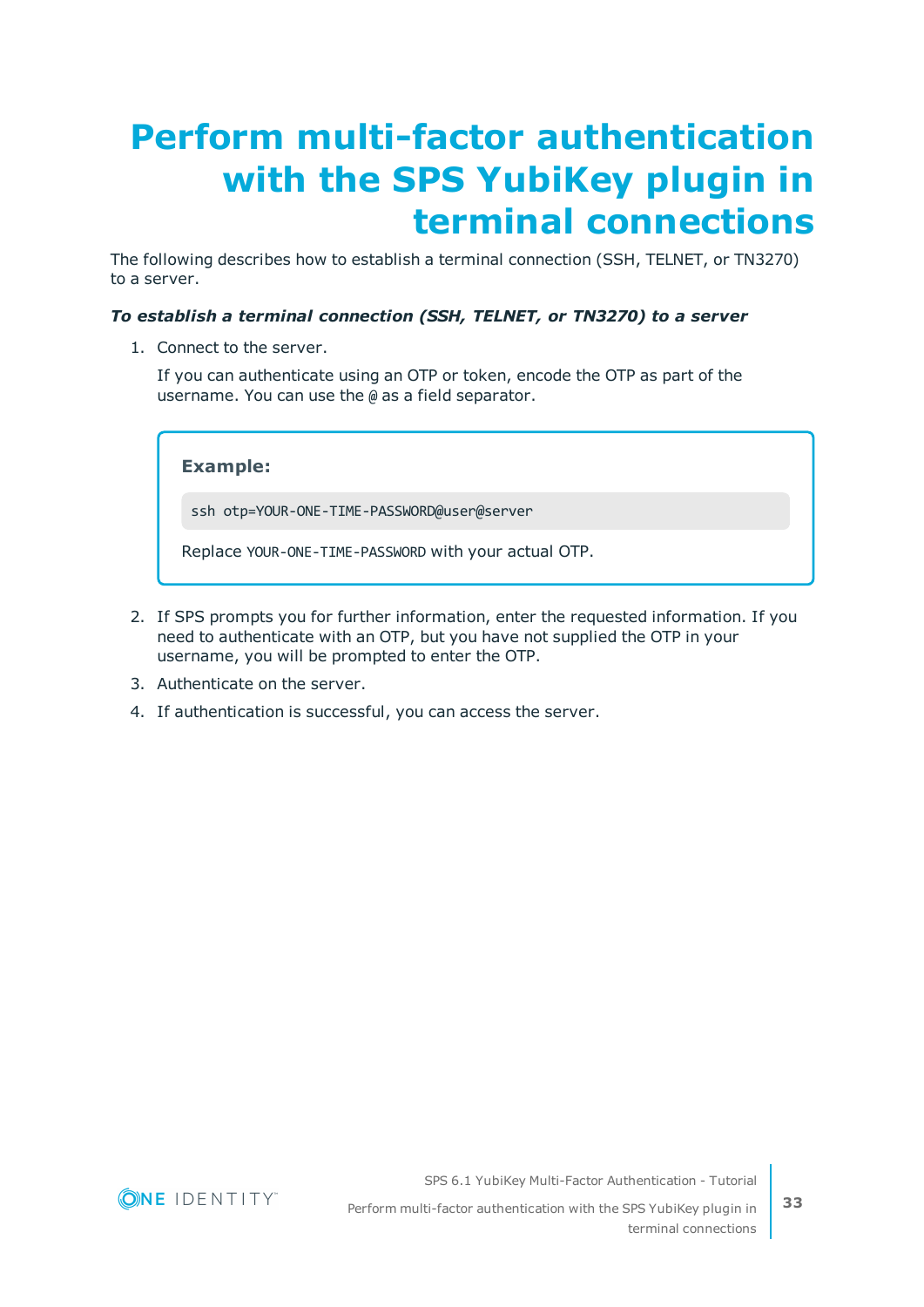# <span id="page-33-0"></span>**Perform multi-factor authentication with the SPS YubiKey plugin in Remote Desktop connections**

The following section describes how to establish a Remote Desktop (RDP) connection to a server when the **AA plugin** is configured.

### *To establish a RDP connection to a server when the AA plugin is configured*

- 1. Open your Remote Desktop client application.
- 2. If you have to provide additional information to authenticate on the server, you must enter this information in your Remote Desktop client application in the *User name* field, before the regular content (for example, your username) of the field.

If you can authenticate using an OTP or token, encode the OTP as part of the username. To encode additional data, you can use the following special characters:

- % as a field separator
- $\bullet$  ~ as the equal sign
- $\cdot$  ^ as a colon (for example, to specify the port number or an IPv6 IP address)

### **Example:**

For example, use the following format:

domain\otp~YOUR-ONE-TIME-PASSWORD%Administrator

Replace YOUR-ONE-TIME-PASSWORD with your actual OTP.

3. Connect to the server.

If you need to authenticate using the RSA Authenticator push notification, approve the connection in your mobile app.

- 4. Authenticate on the server.
- 5. If authentication is successful, you can access the server.



SPS 6.1 YubiKey Multi-Factor Authentication - Tutorial